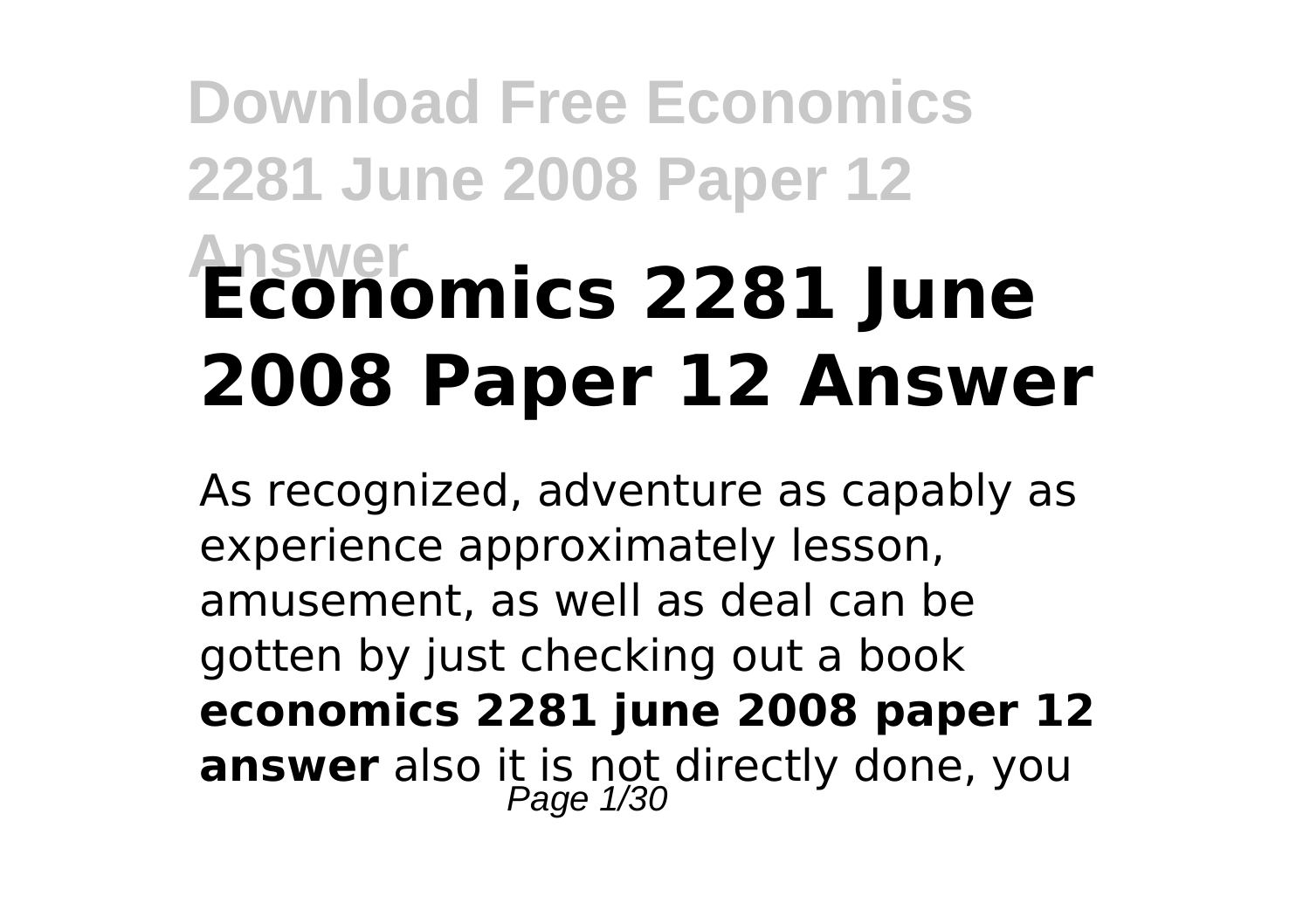**Download Free Economics 2281 June 2008 Paper 12** could bow to even more nearly this life, on the order of the world.

We have the funds for you this proper as well as simple habit to acquire those all. We have the funds for economics 2281 june 2008 paper 12 answer and numerous books collections from fictions to scientific research in any way. along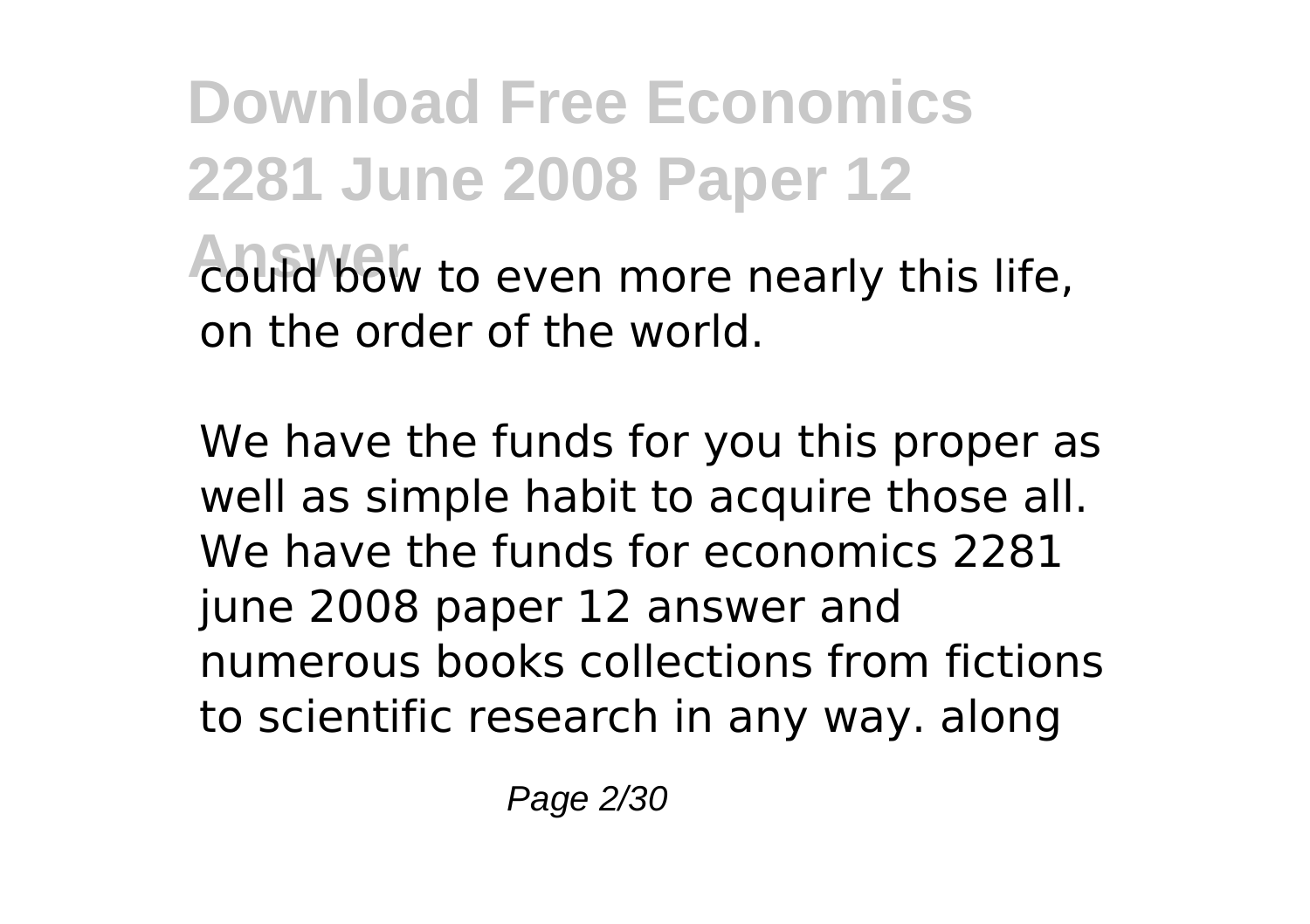**Download Free Economics 2281 June 2008 Paper 12 With them** is this economics 2281 june 2008 paper 12 answer that can be your partner.

Authorama is a very simple site to use. You can scroll down the list of alphabetically arranged authors on the front page, or check out the list of Latest Additions at the top.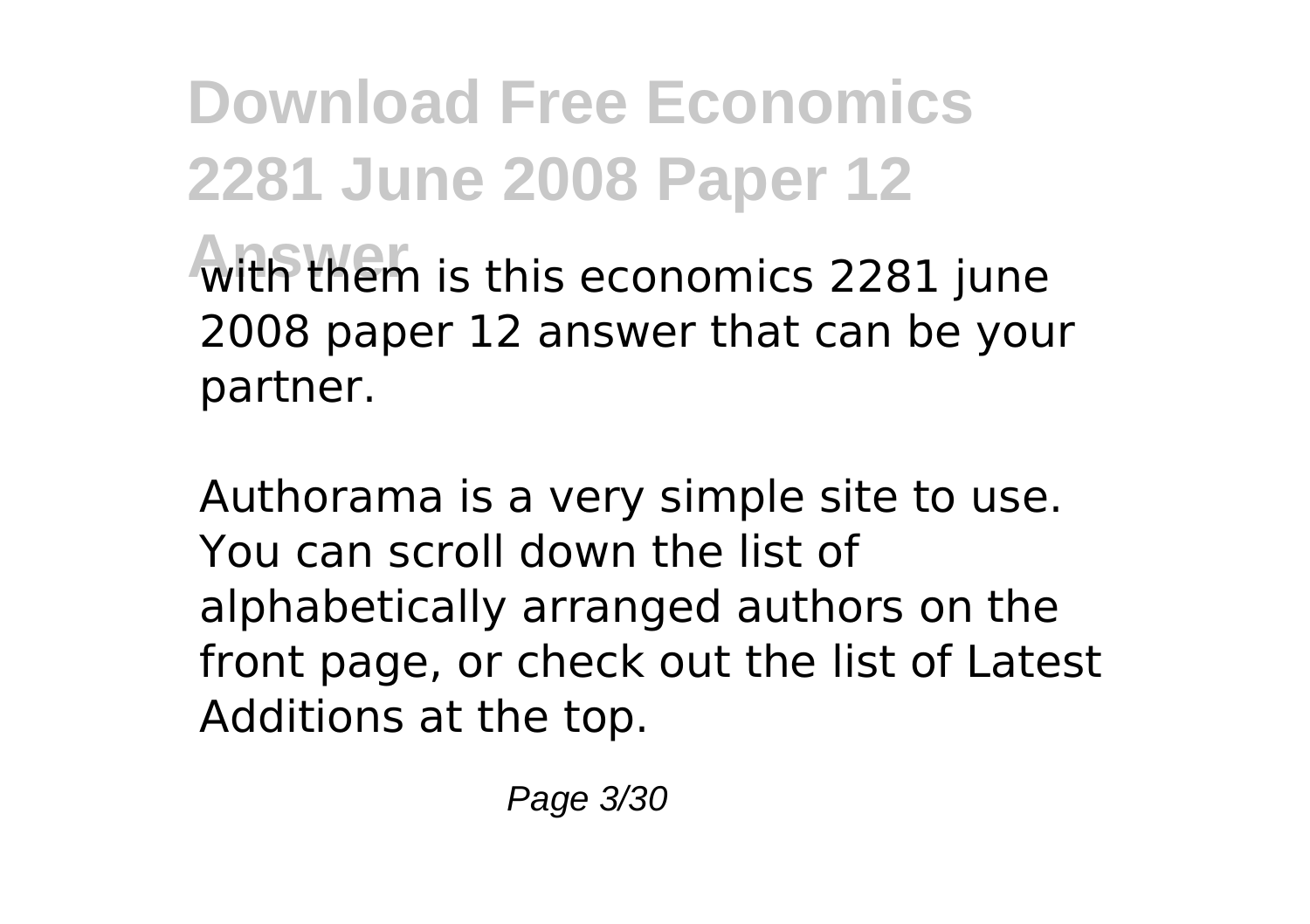**Economics 2281 June 2008 Paper** MARK SCHEME for the May/June 2008 question paper. 2281 ECONOMICS. 2281/02 Paper 2 (Structured Questions), maximum raw mark 80. This mark scheme is published as an aid to teachers and candidates, to indicate the requirements of the examination. It

Page 4/30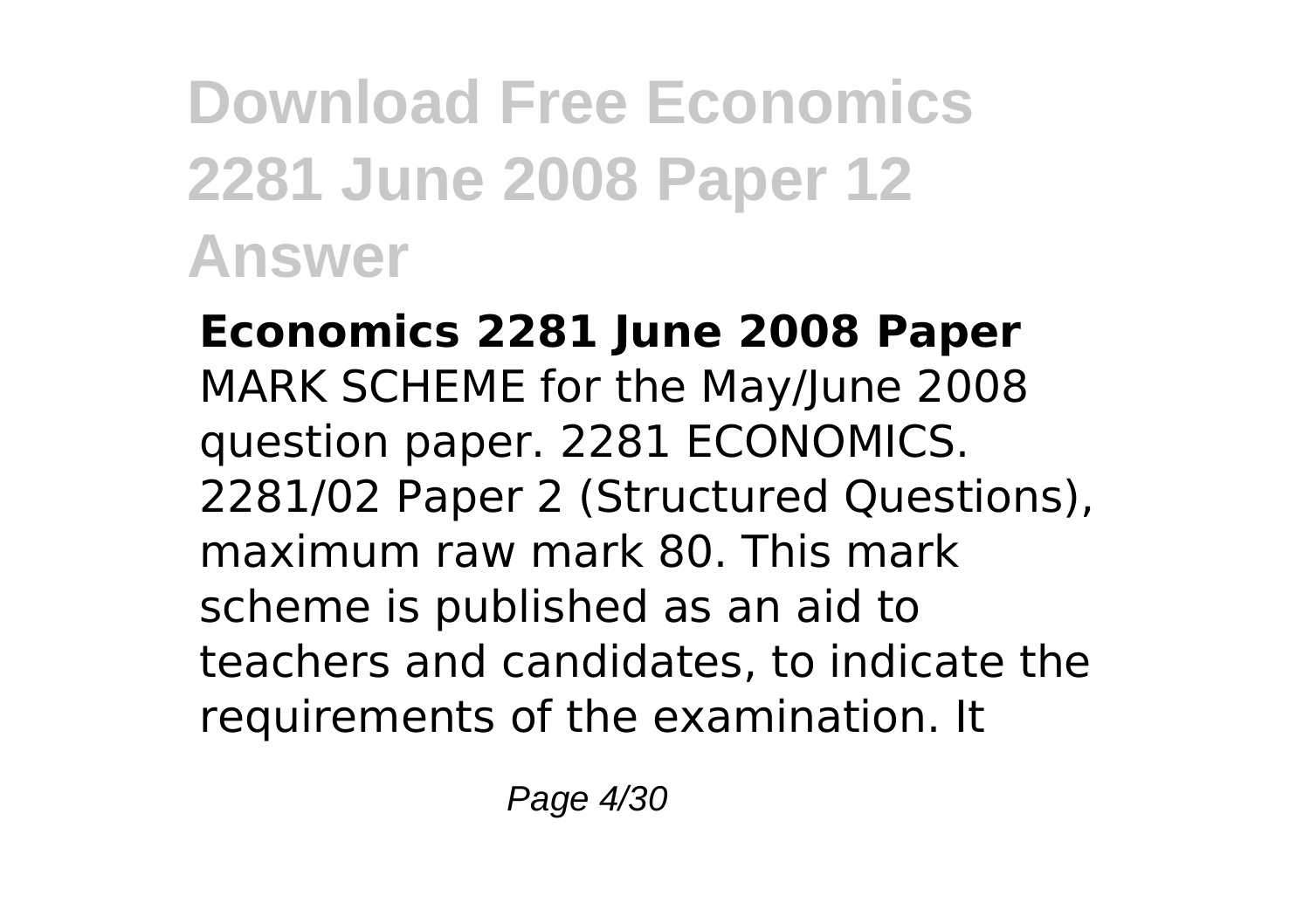**Download Free Economics 2281 June 2008 Paper 12 Answer** shows the basis on which Examiners were instructed to award marks.

## **2281 s08 ms 2 - Past Papers**

2281/01 Paper 1 (Multiple Choice), maximum raw mark 40. Mark schemes must be read in conjunction with the question papers and the report on the examination. • CIE will not enter into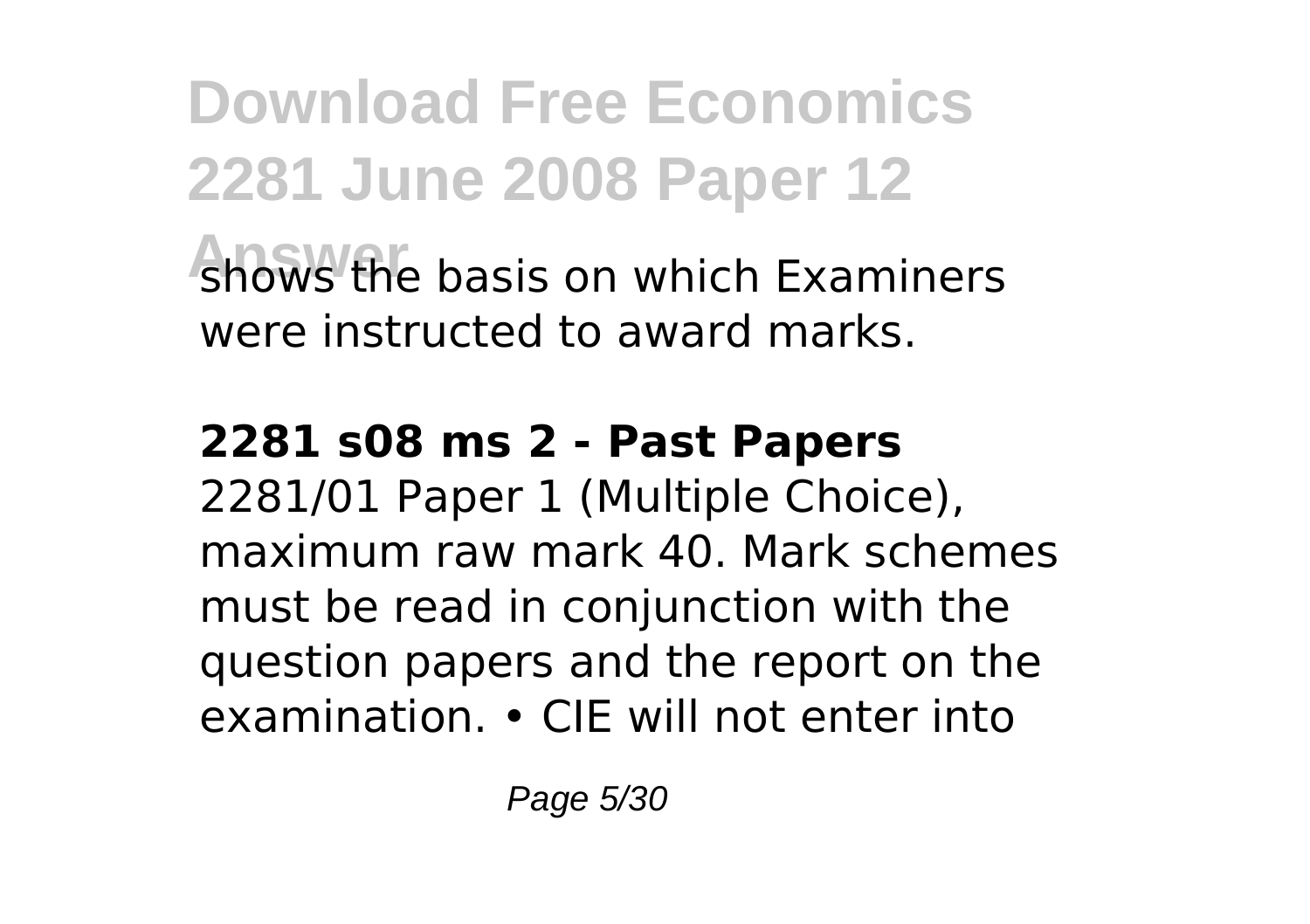**Answer** discussions or correspondence in connection with these mark schemes. CIE is publishing the mark schemes for the May/June 2008 question papers for most IGCSE, GCE Advanced Level and Advanced Subsidiary Level syllabuses and some Ordinary Level syllabuses.

### **2281 s08 ms 1 - Papers**

Page 6/30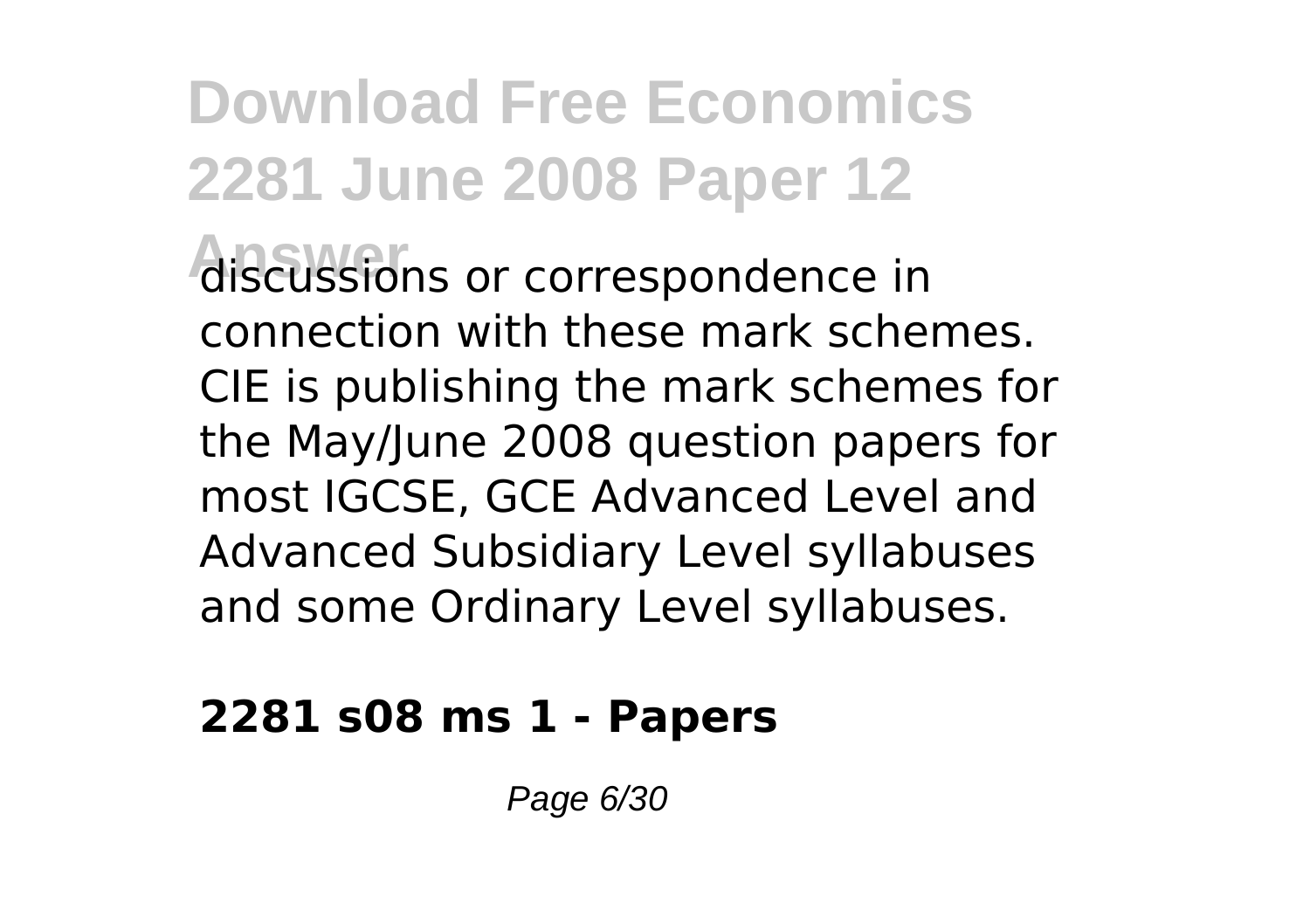**Download Free Economics 2281 June 2008 Paper 12 Answer** ECONOMICS 2281/01 Paper 1 Multiple Choice May/June 2008 1 hour Additional Materials: Multiple Choice Answer Sheet Soft clean eraser Soft pencil (type B or HB is recommended) READ THESE INSTRUCTIONS FIRST Write in soft pencil. Do not use staples, paper clips,

highlighters, glue or correction fluid.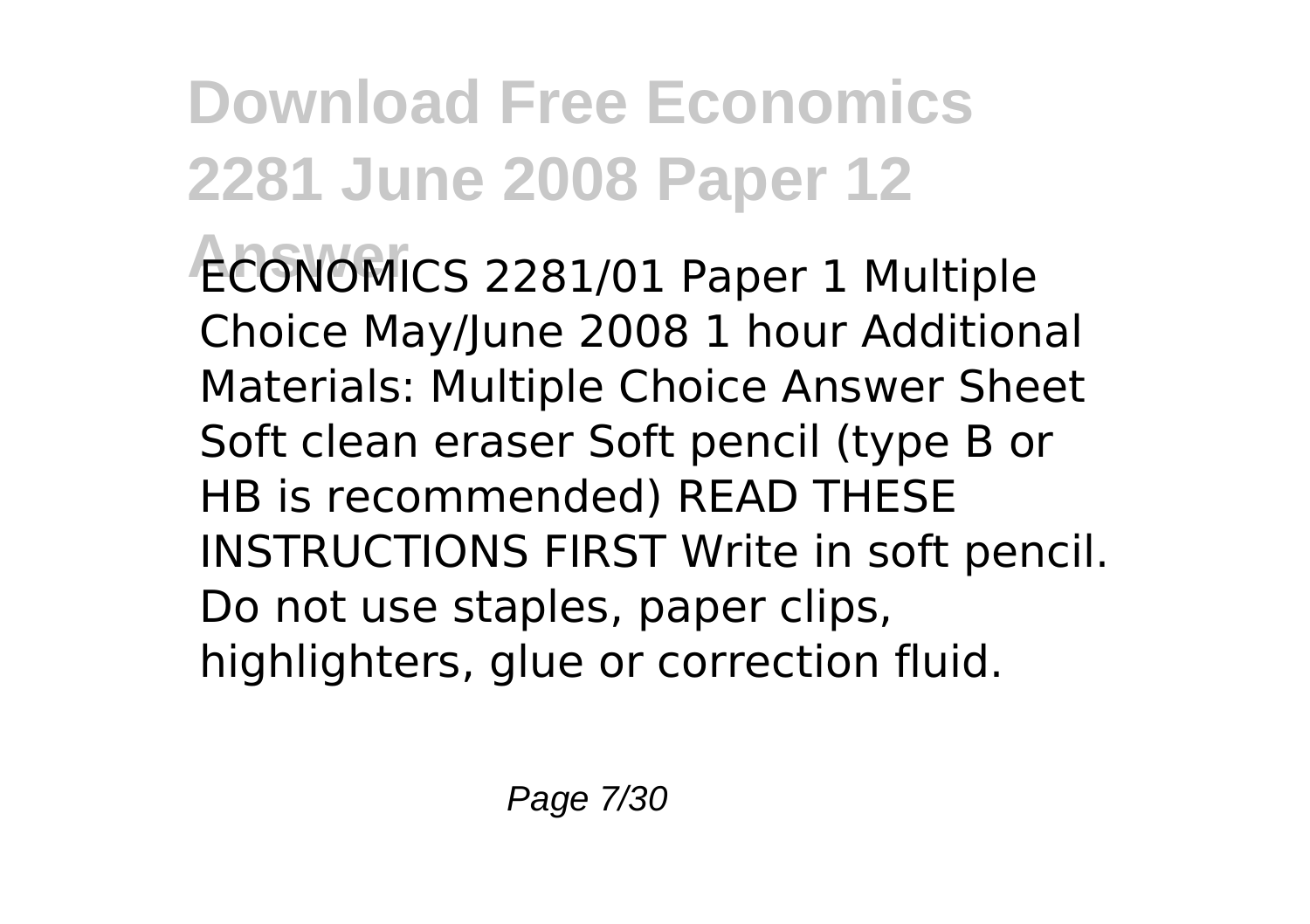**Download Free Economics 2281 June 2008 Paper 12 Answer UNIVERSITY OF CAMBRIDGE INTERNATIONAL ... - Past Papers** 18 January 2019 : October / November 2018 papers are updated. Feb / March and May / June 2019 papers will be updated after result announcements. 15/08/2019 : O Level Past Papers Of May and June are updated. 12/01/2020 : O Level Economics 2019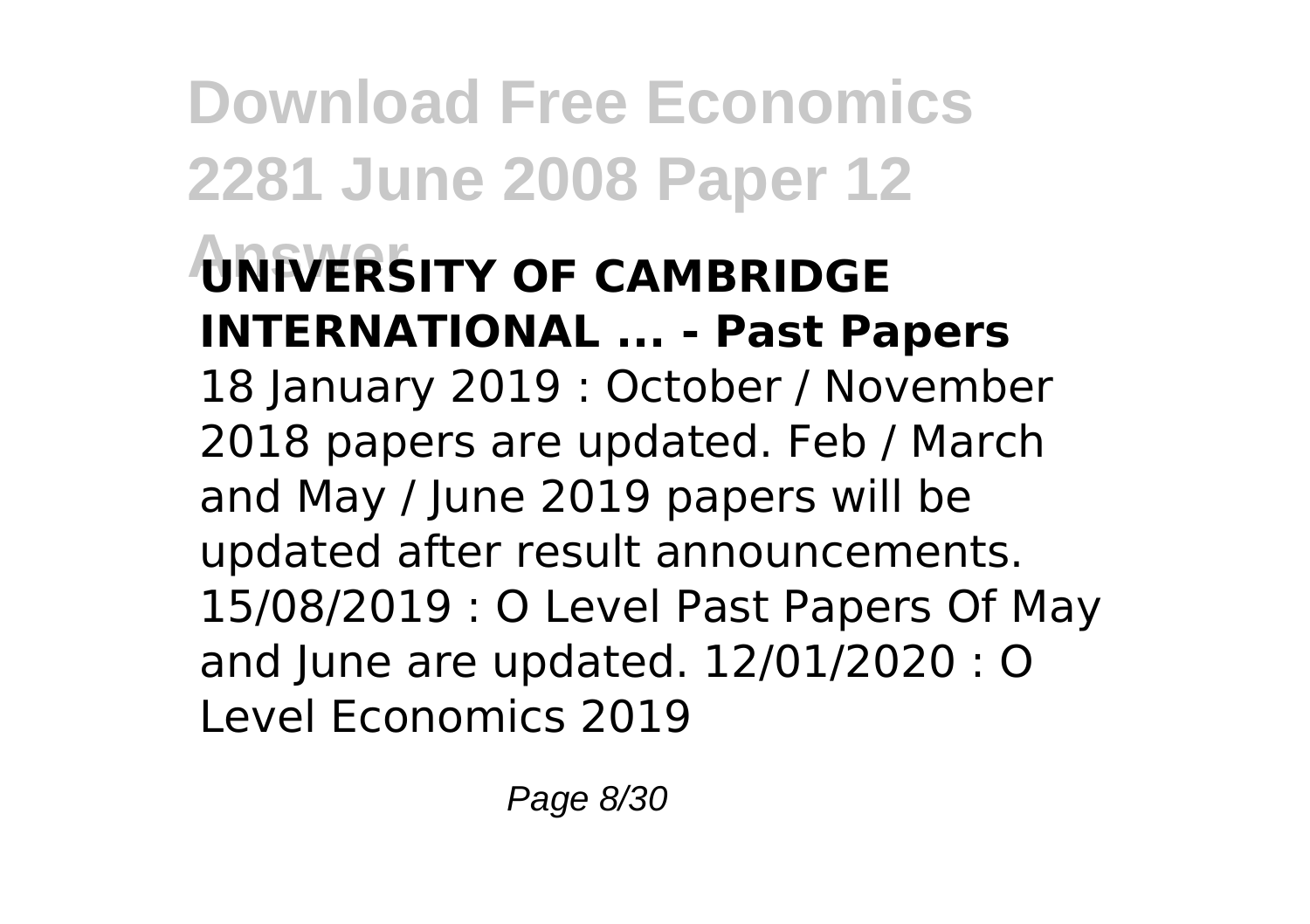**Download Free Economics 2281 June 2008 Paper 12 October/November Past Papers are** updated. Economics 2281 Yearly Past Papers

## **O Level Economics 2281 Past Papers 2019 June & Nov | CAIE ...**

2281 Economics June 2008 3 © UCLES 2008 (e) A number of candidates assumed that if GNER carried 40% more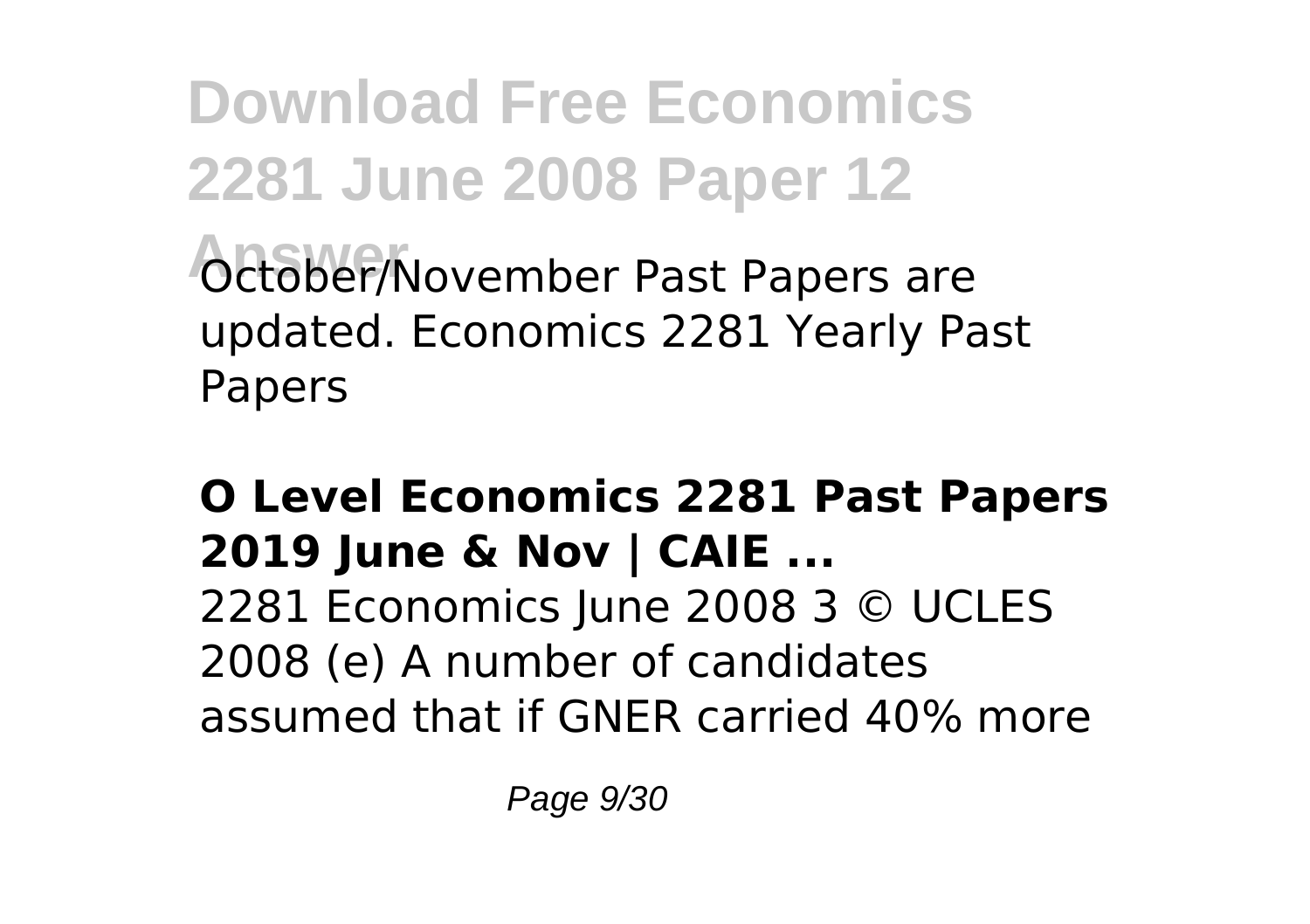**Download Free Economics 2281 June 2008 Paper 12** *Dassengers in 2005 than in 1996, its* profits would be likely to have risen by 40% over this period.

### **2281 s08 er 1 - Papers**

Cambridge O Level Economics (2281) Cambridge O Level Economics (2281) ... June 2018 Question Paper 11 (PDF, 157KB) June 2018 Mark Scheme 11 (PDF,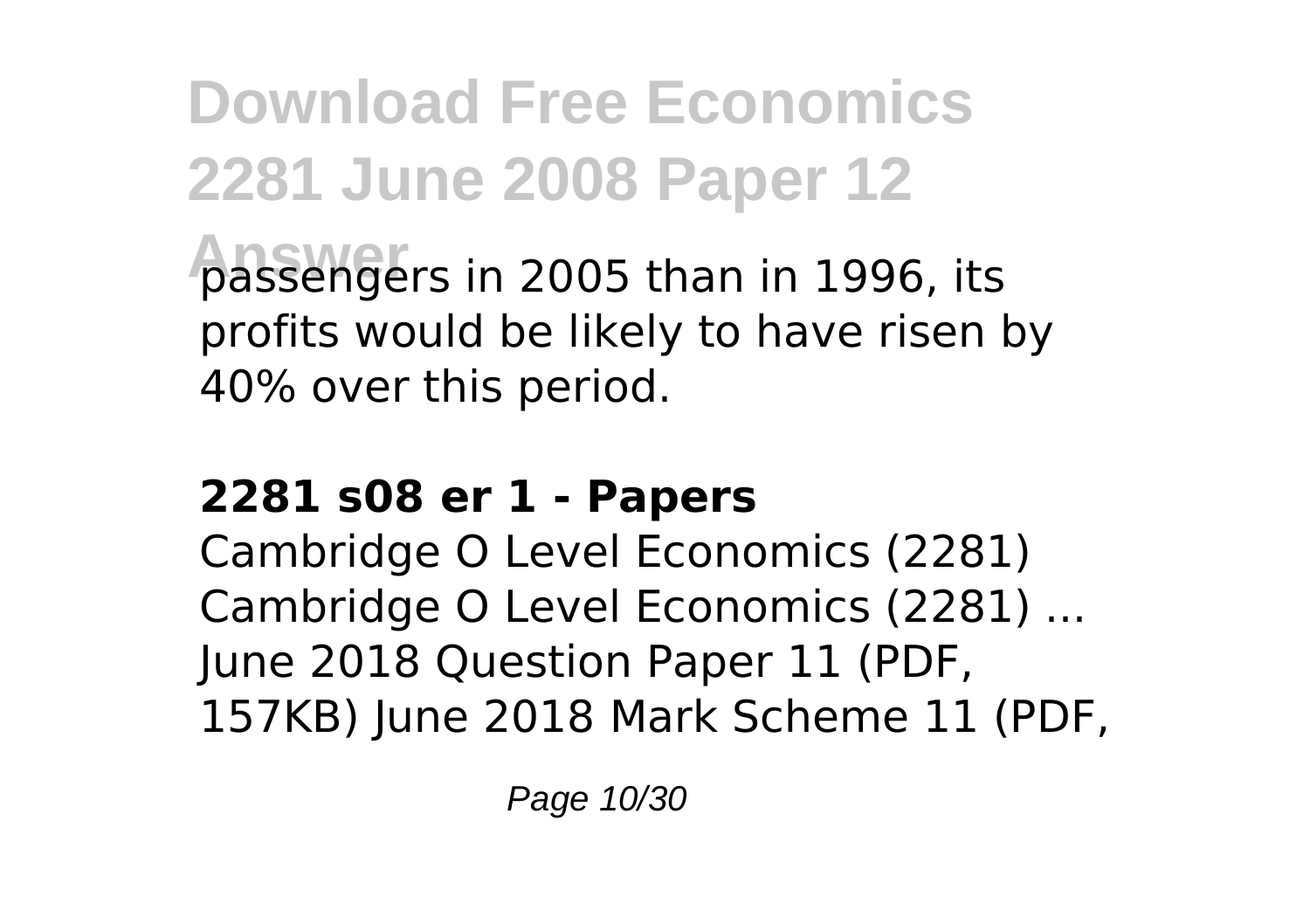**Download Free Economics 2281 June 2008 Paper 12 Answer** 80KB) June 2018 Question Paper 21 (PDF, 1MB) June 2018 Mark Scheme 21 (PDF, 156KB) Examiner reports. June 2018 Examiner Report (PDF, 837KB)

#### **Cambridge O Level Economics (2281)** Economics 2281 Feed Subscription . Downloads Available For : Economics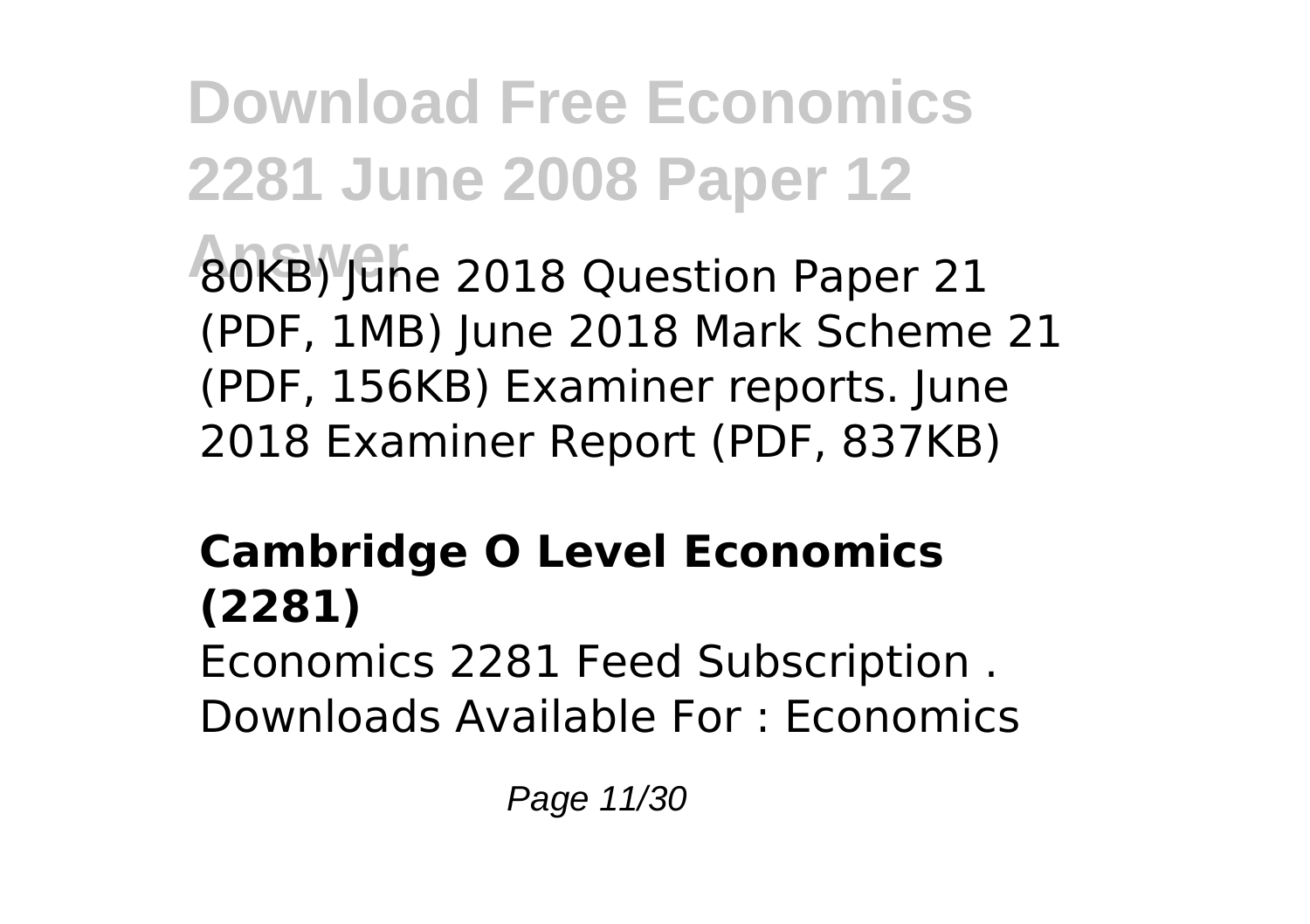**2281 June 2008 Paper 12 2281. Syllabus Materials & Resources.** Past Exams; Resources; Teachers Resources » Current Syllabus ... 2281 May/June 2012 Question Paper 11 (296.75 Kb) 2281\_May/June 2012\_Mark Scheme\_11 (222.20 Kb)

**Download Free Economics**

### **Economics 2281 | Max Papers** ECONOMICS 2281/01 Paper 1 Multiple

Page 12/30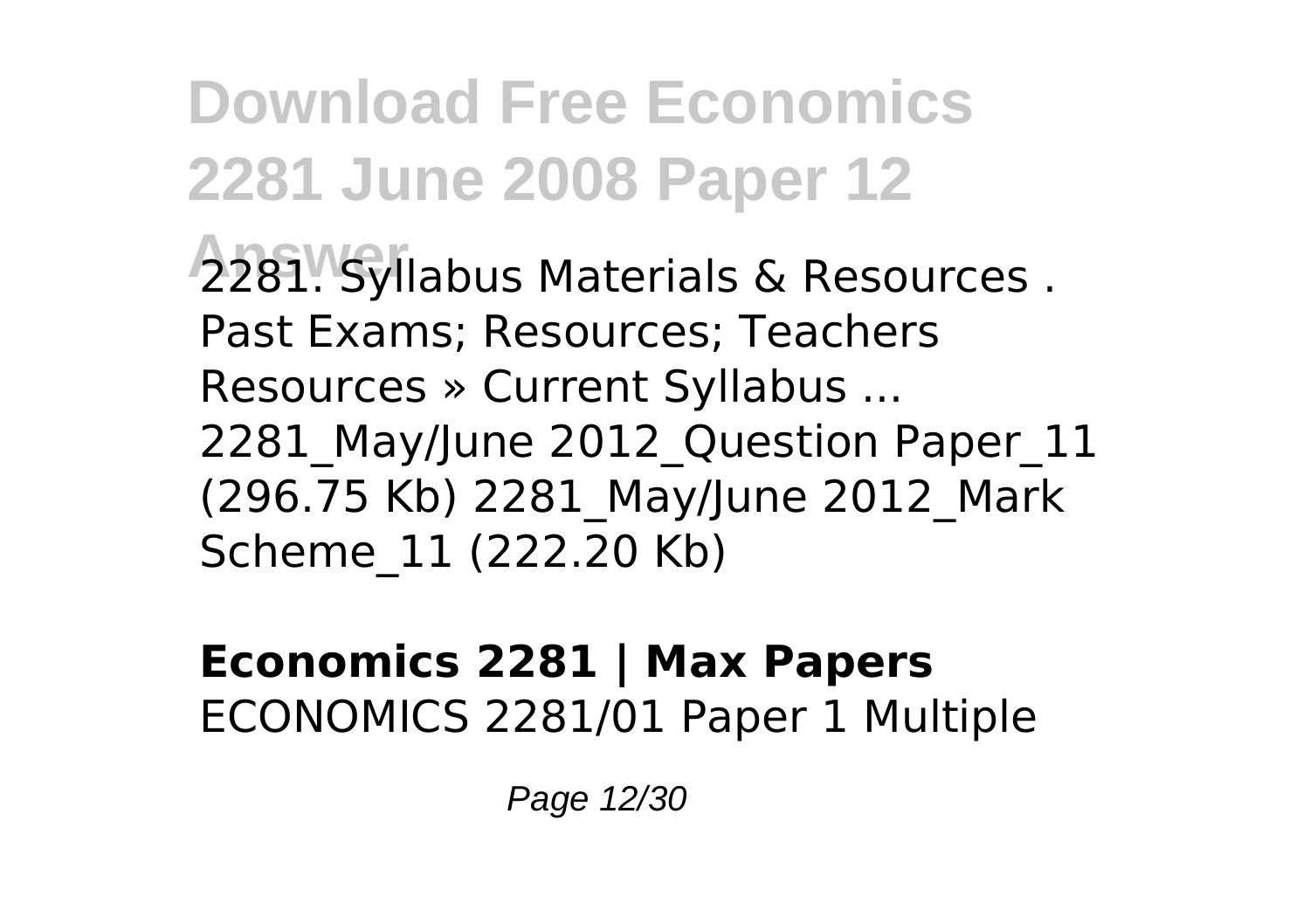**Answer** Choice May/June 2003 1 hour Additional Materials: Multiple Choice Answer Sheet Soft clean eraser Soft pencil (type B or HB is recommended) READ THESE INSTRUCTIONS FIRST Write in soft pencil. Do not use staples, paper clips, highlighters, glue or correction fluid.

### **ECONOMICS 2281/01 1 hour - Past**

Page 13/30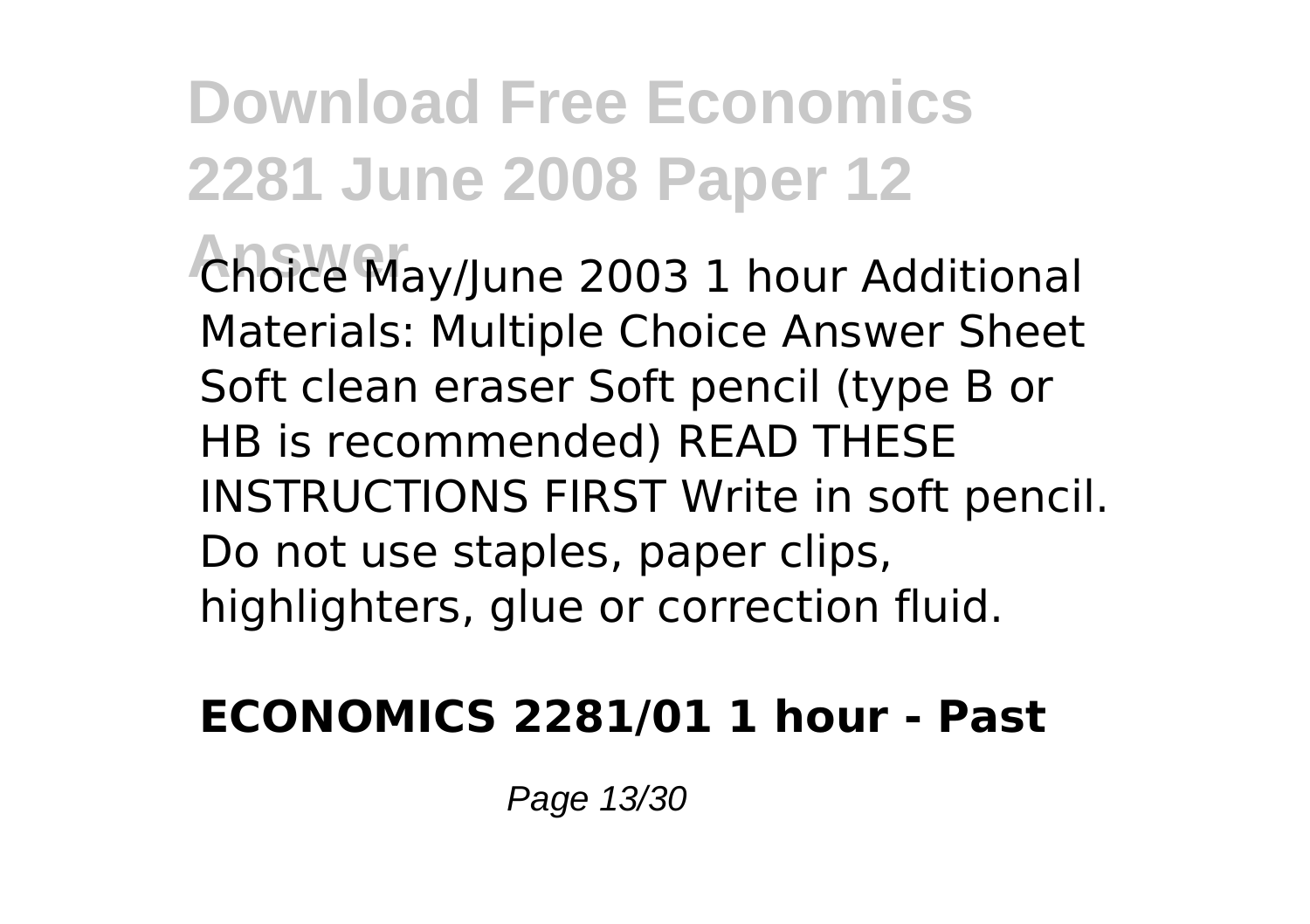## **Answer Papers | GCE Guide**

2281 June 2012 Question Paper 11. 2281 June 2012 Question Paper 12. 2281 June 2012 Question Paper 21. 2281 June 2012 Question Paper 22. 2281 June 2012 Paper 11 Mark Scheme. 2281 June 2012 Paper 12 Mark Scheme. 2281 June 2012 Paper 21 Mark Scheme. 2281 June 2012 Paper 22 Mark Scheme. O Level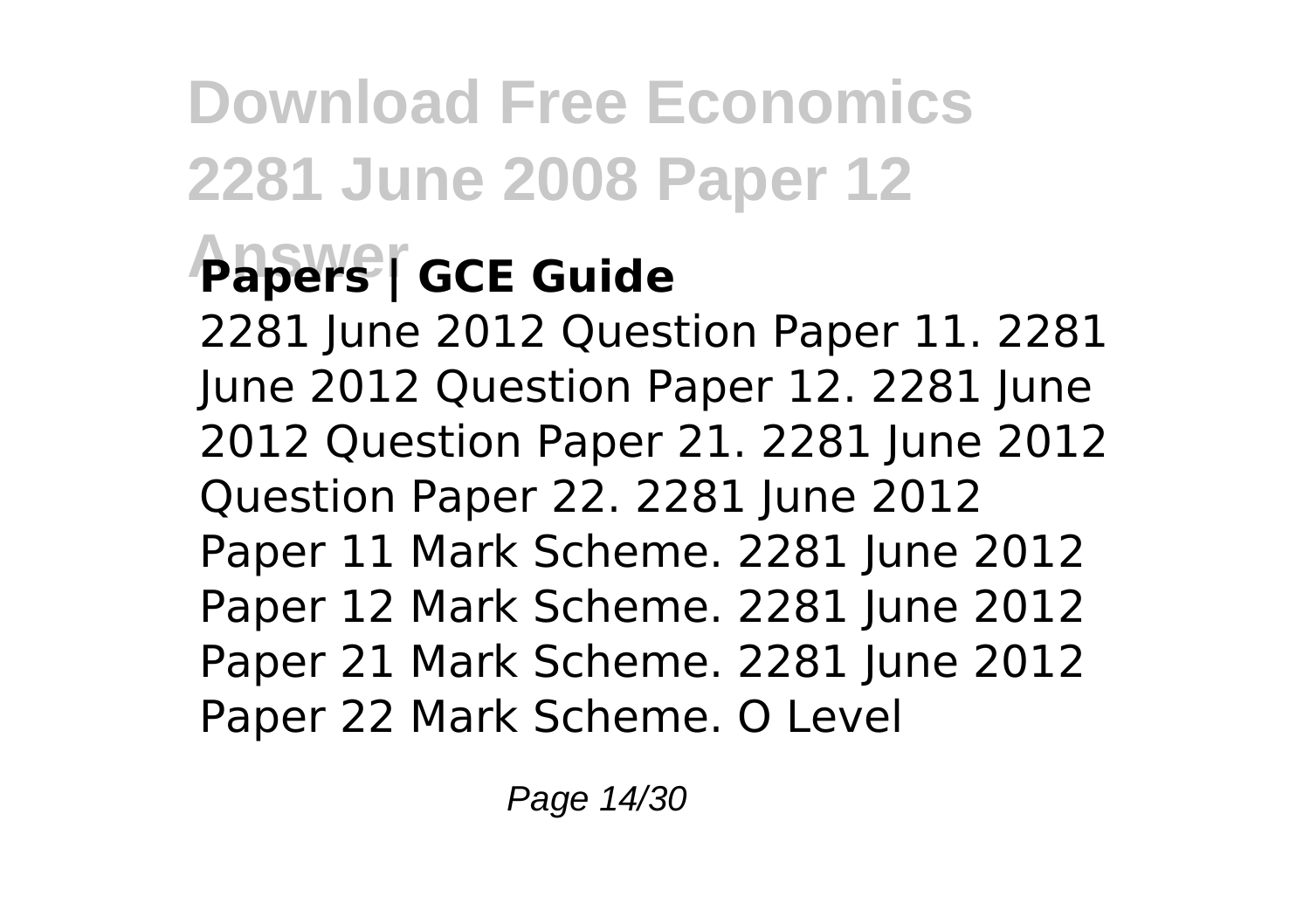**Download Free Economics 2281 June 2008 Paper 12 Answer** Economics Past Papers 2011: November 2011:

### **O Level Economics Past Papers - TeachifyMe**

Complete O level Economics 2005 Past Papers Directory O level Economics May & June Past Papers 2281\_s05\_er 2281 s05 ms 2 2281 s05 qp 1

Page 15/30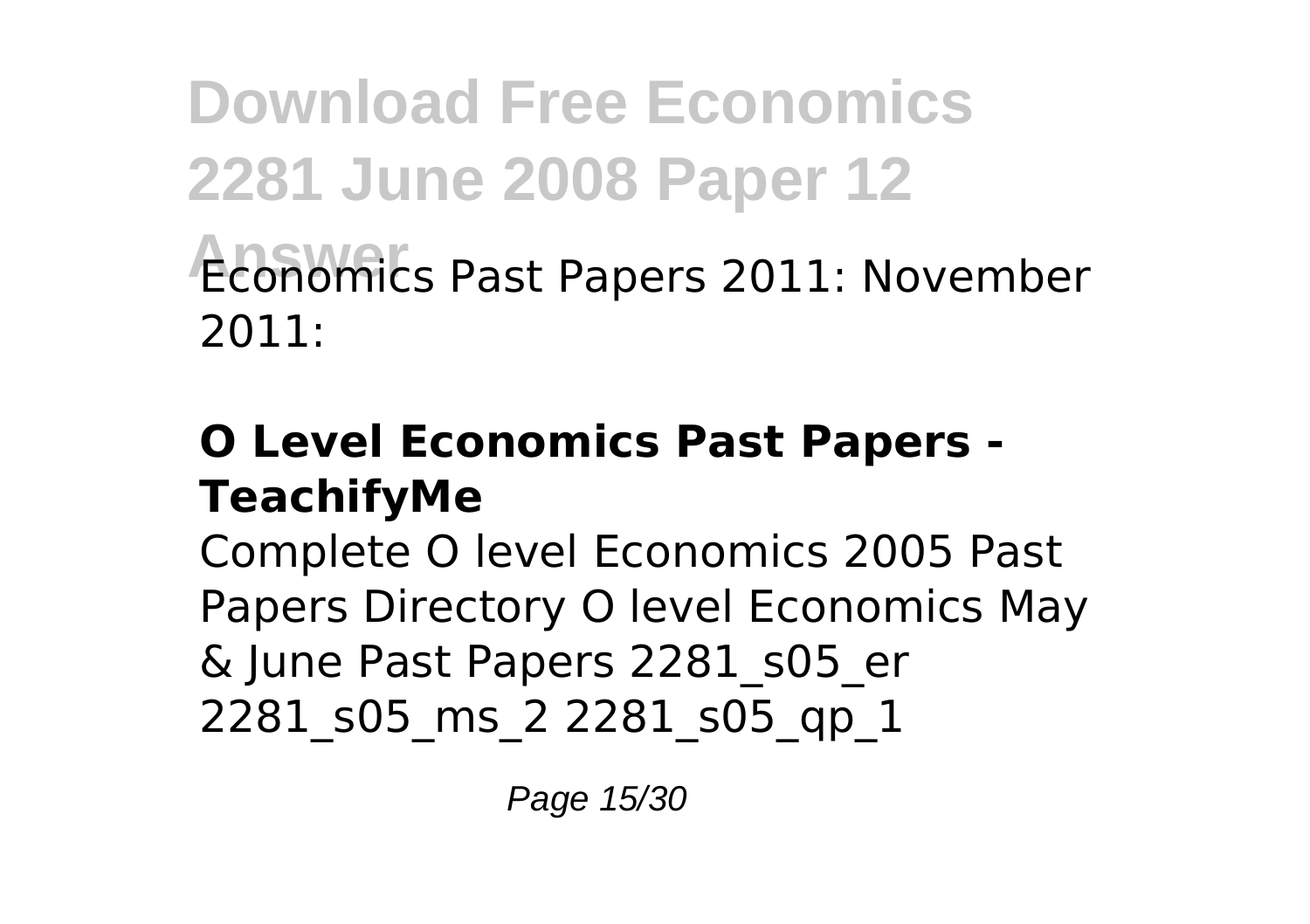**Download Free Economics 2281 June 2008 Paper 12** 2281 s05\_qp\_2 O level Economics October & November Past Papers 2281\_w05\_er 2281\_w05\_ms\_2 2281\_w05\_qp\_1 2281\_w05\_qp\_2

## **O level Economics Past Papers Archives - CIE Notes** Cambridge O Level Economics (2281) PapaCambridge provides Cambridge O

Page 16/30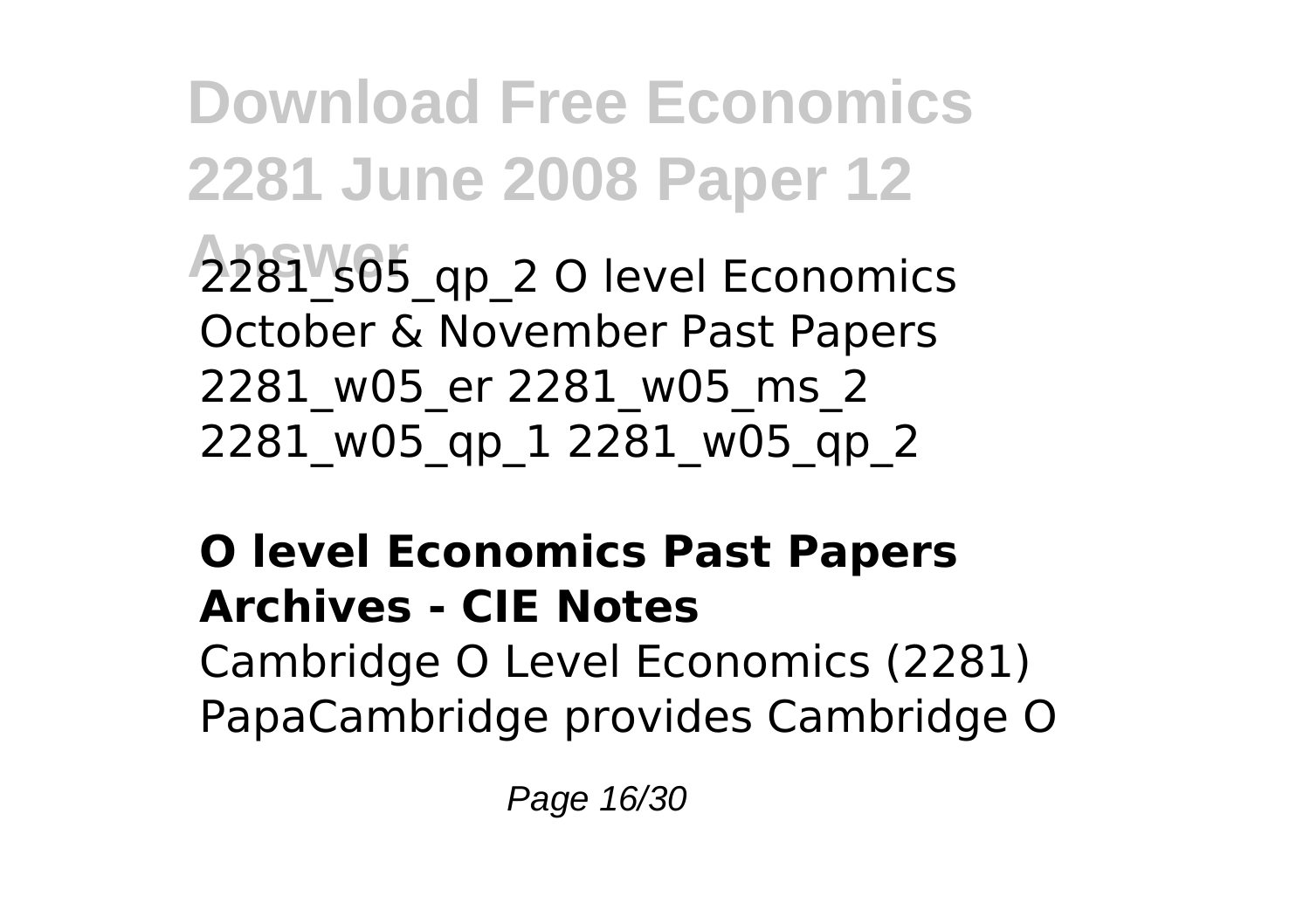**Download Free Economics 2281 June 2008 Paper 12 Answer** Level Economics (2281) latest past papers and resources that includes syllabus, specimens, question papers, marking schemes, resource booklet, FAQ's, Teacher's resources and a lot more. Past papers of Cambridge O Level Economics (2281) are available from 2002 up to the latest session.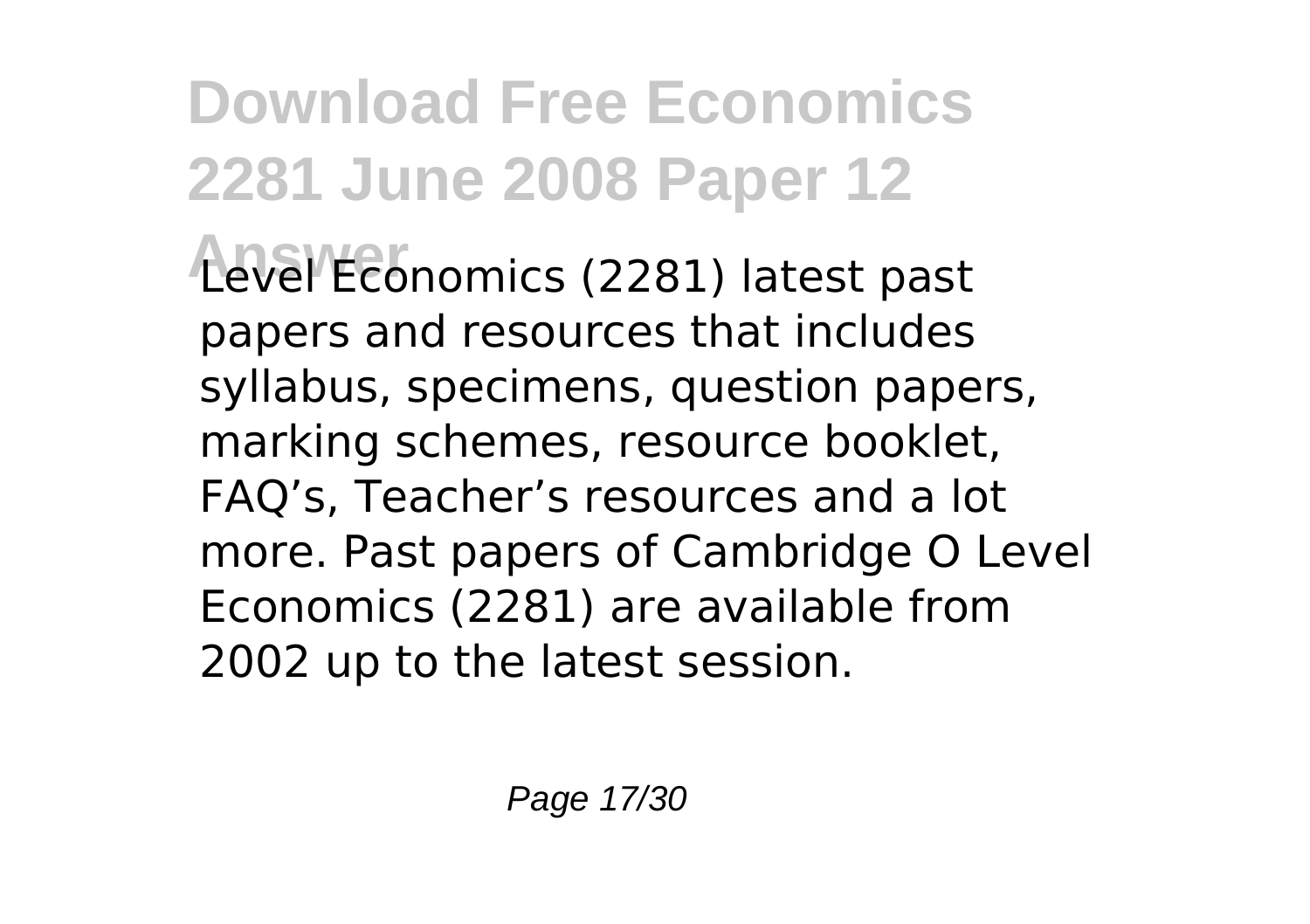## **Answer Cambridge O Level Economics (2281) Past Papers ...**

Type Year Session Download; Past Paper 2013 October/November Paper 1/13 : Past Paper 2013 October/November Paper 1/12 : Examiner's Report 2013 October/November

## **Paper 1 - Economics 2281 - Google**

Page 18/30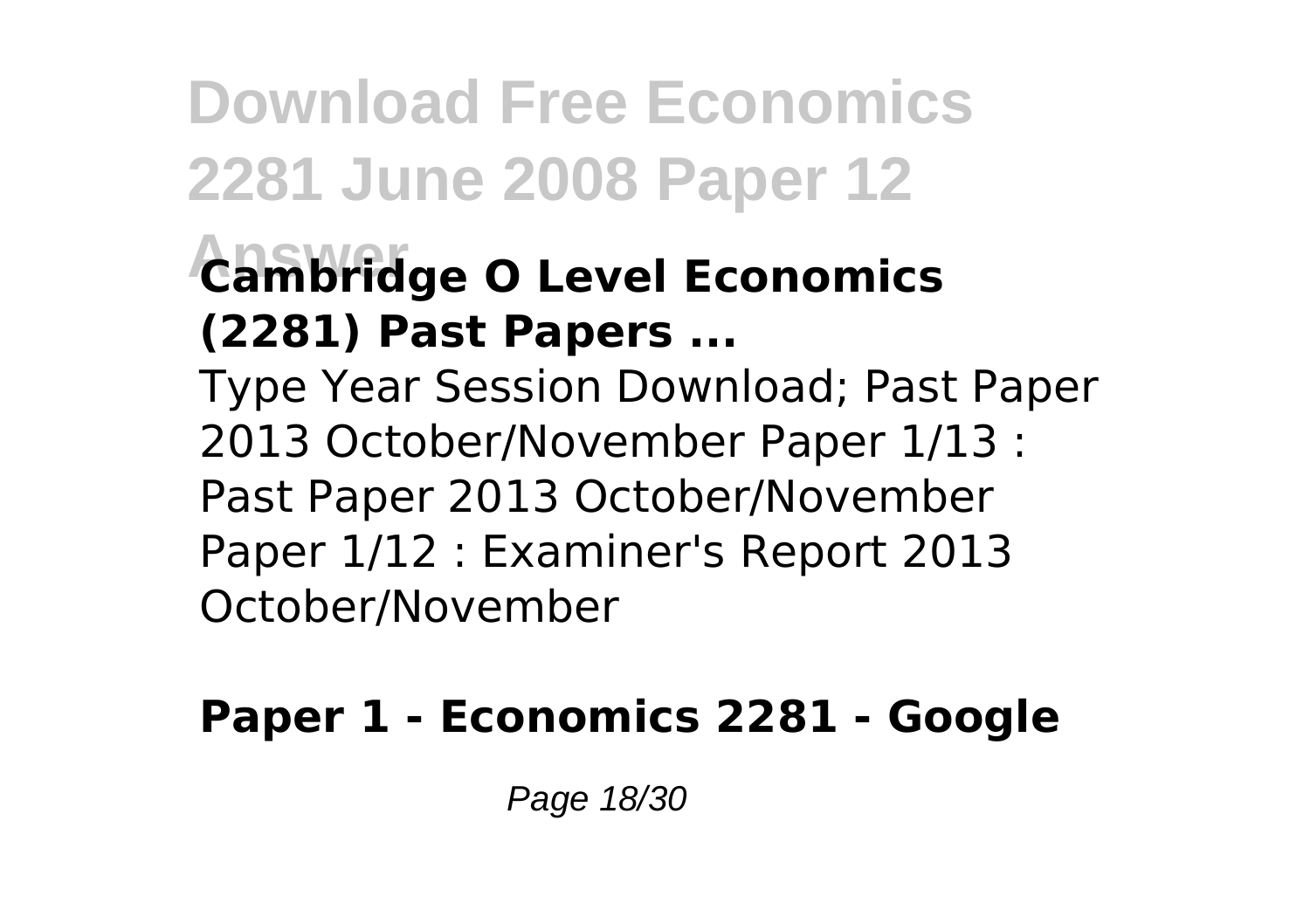## **Download Free Economics 2281 June 2008 Paper 12 Answer Sites**

ECONOMICS 2281/22 Paper 2 Structured Questions May/June 2018 MARK SCHEME Maximum Mark: 90 Published This mark scheme is published as an aid to teachers and candidates, to indicate the requirements of the examination. It shows the basis on which Examiners were instructed to award marks. It does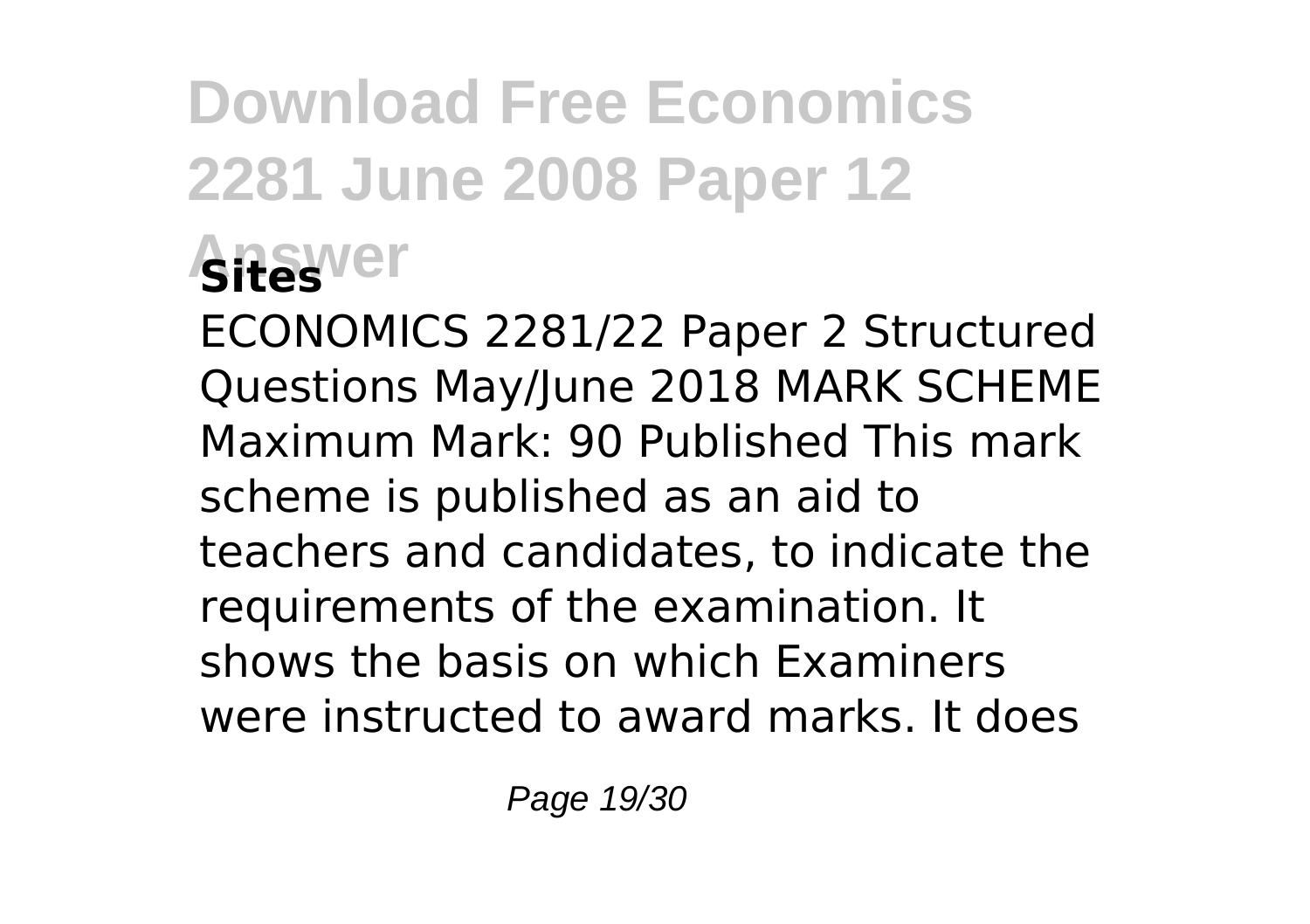**Download Free Economics 2281 June 2008 Paper 12 Answer** not indicate the

## **Cambridge Assessment International Education ... - Past Papers**

MARK SCHEME for the May/June 2014 series 2281 ECONOMICS 2281/22 Paper 2 (Structured Questions), maximum raw mark 90 This mark scheme is published

Page 20/30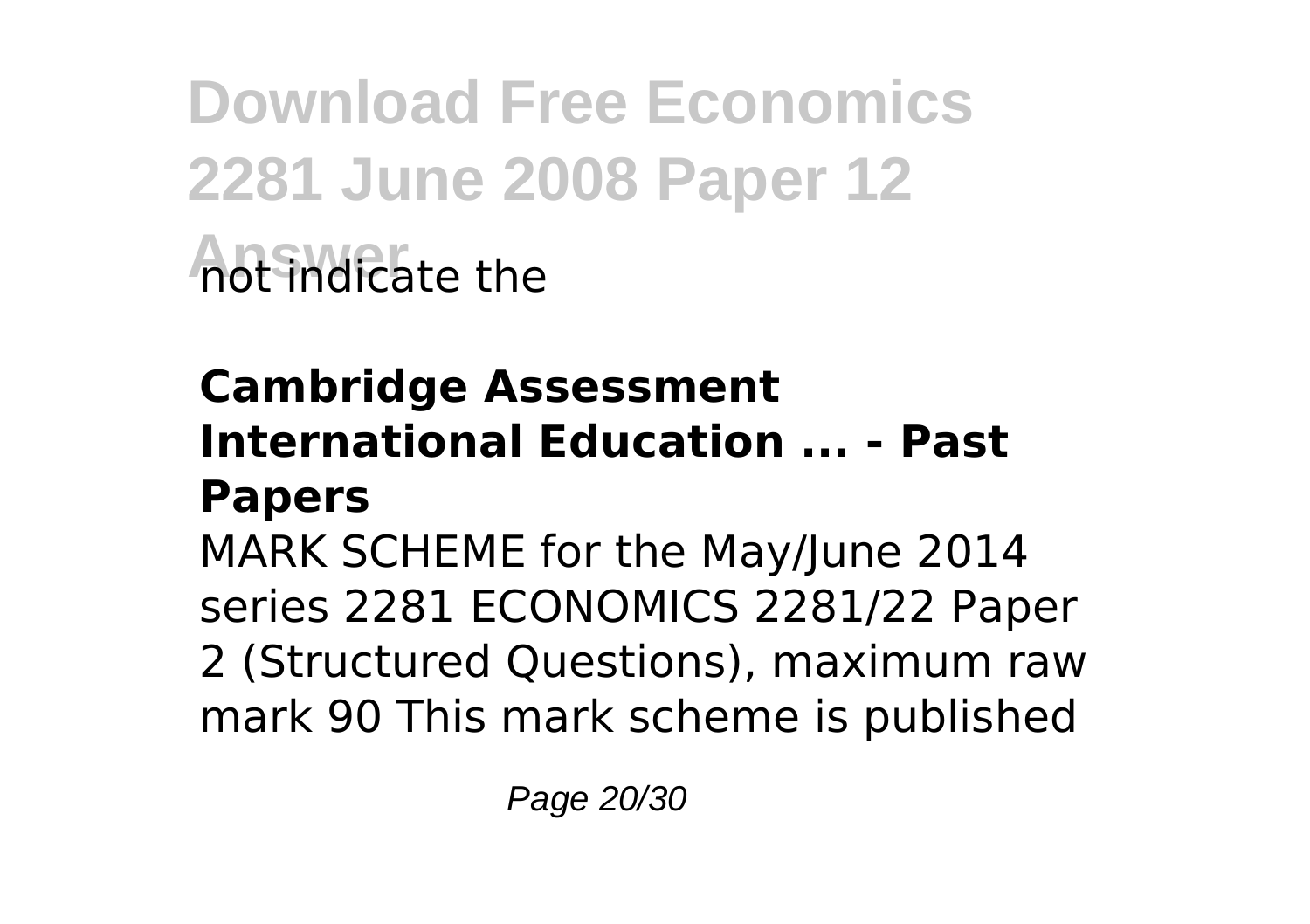**Download Free Economics 2281 June 2008 Paper 12 As an aid to teachers and candidates, to** indicate the requirements of the examination. It shows the basis on which Examiners were instructed to award marks. It does not

**2281 s14 ms 22 - Maxpapers.com | All types of past papers ...** ECONOMICS 2281/21 Paper 2 Structured

Page 21/30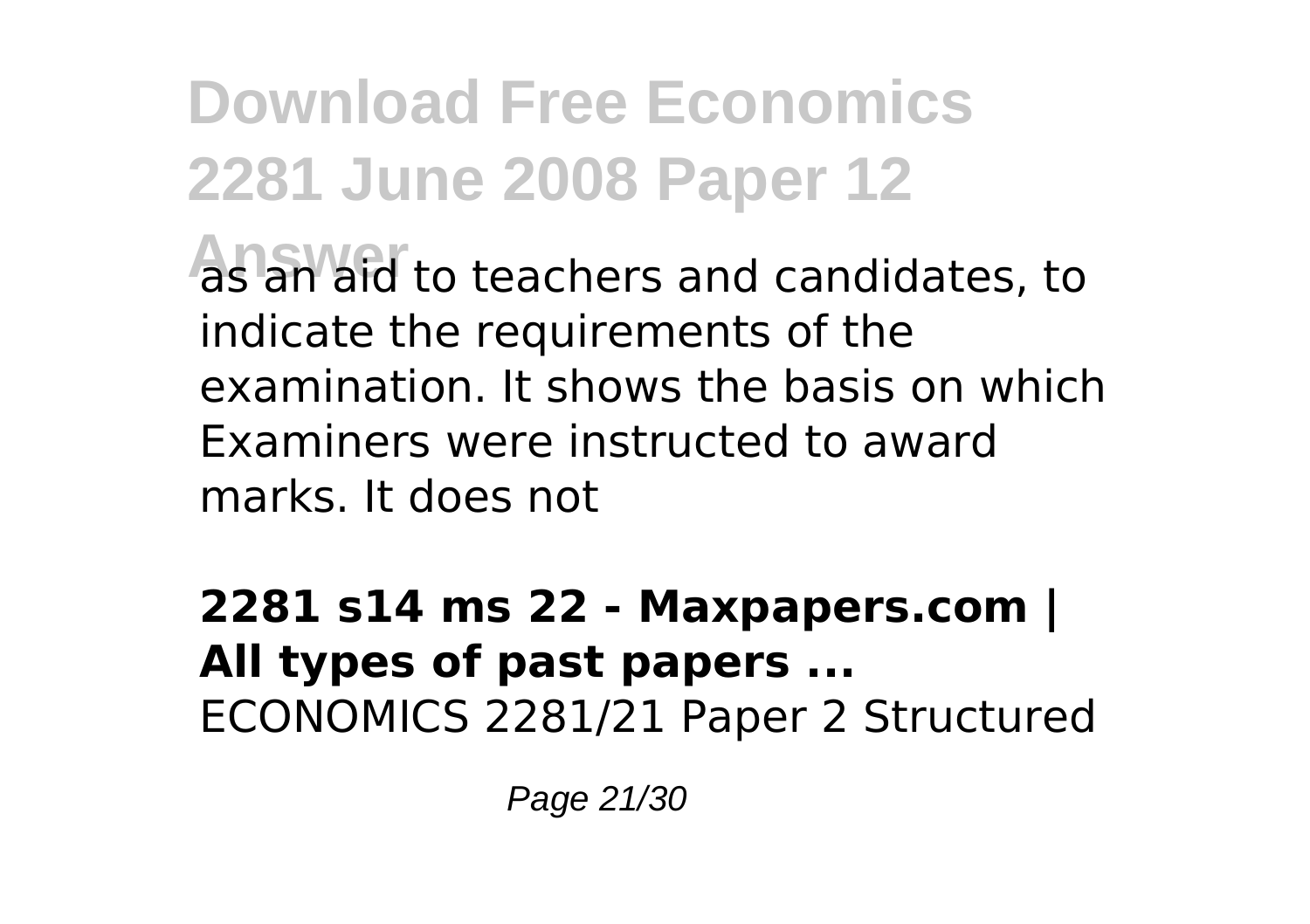**Answer** Questions May/June 2016 MARK SCHEME Maximum Mark: 90 Published This mark scheme is published as an aid to teachers and candidates, to indicate the requirements of the examination. It shows the basis on which Examiners were instructed to award marks. It does not indicate the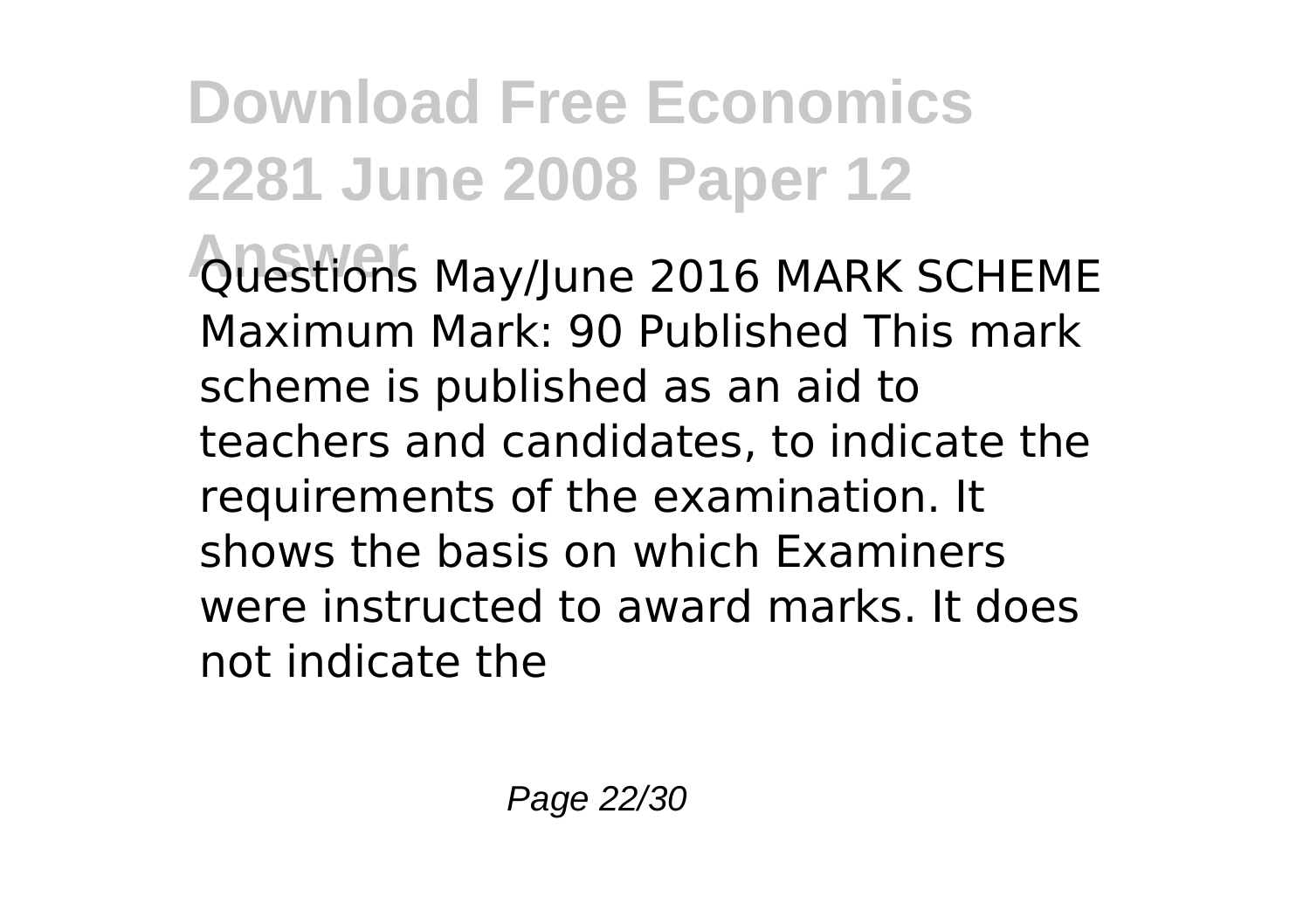**Download Free Economics 2281 June 2008 Paper 12 Answer Cambridge International Examinations ... - Past Papers PDF** MARK SCHEME for the May/June 2007 question paper 2281 ECONOMICS 2281/02 Paper 2 (Structured Questions), maximum raw mark 80 This mark scheme is published as an aid to teachers and candidates, to indicate the requirements of the examination. It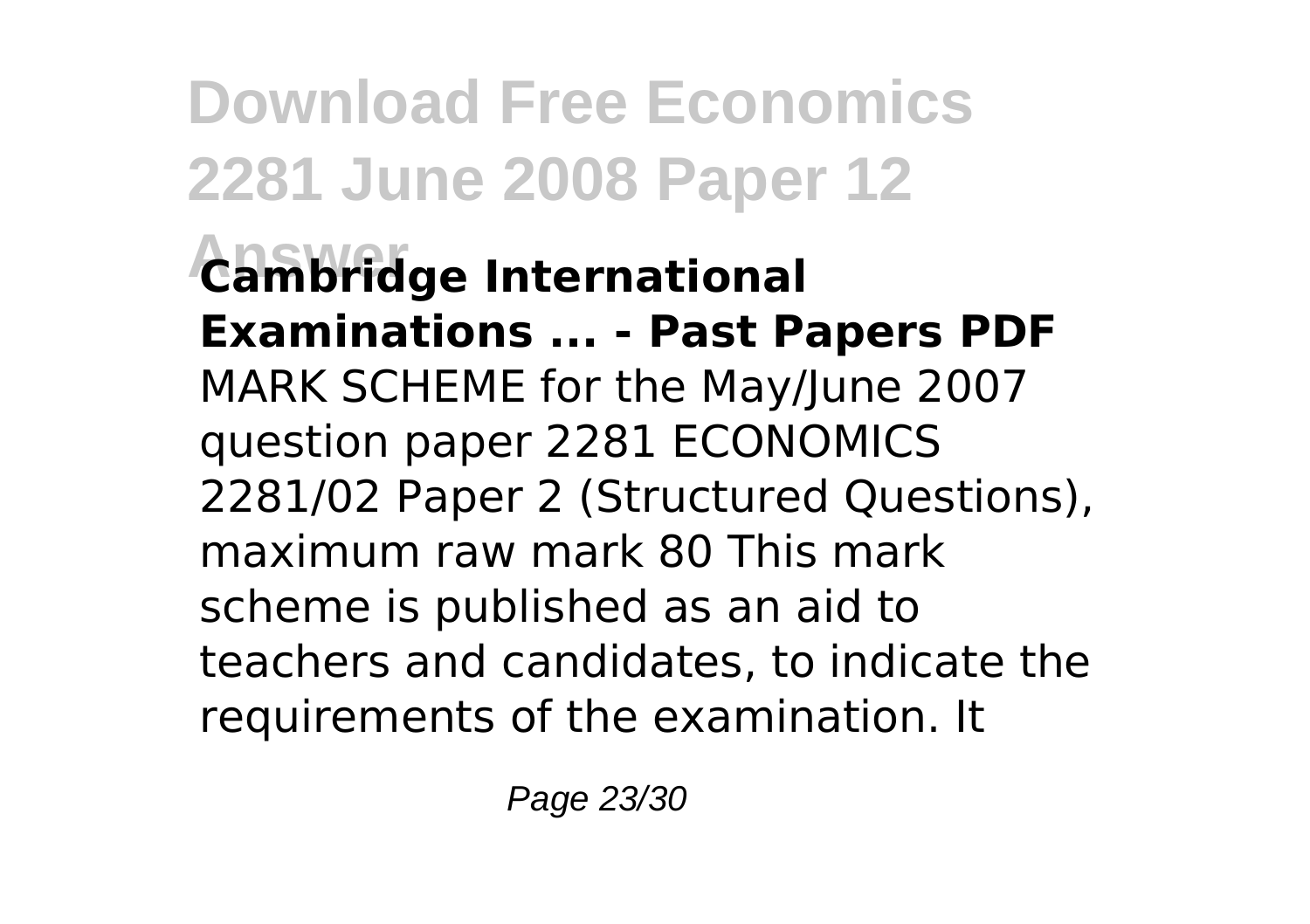**Download Free Economics 2281 June 2008 Paper 12 Answer** shows the basis on which Examiners

were instructed to award marks.

### **2281 s07 ms 2 - Past Papers PDF - GCE Guide**

MARK SCHEME for the May/June 2010 question paper for the guidance of teachers 2281 ECONOMICS 2281/22 Paper 22 (Structured Questions),

Page 24/30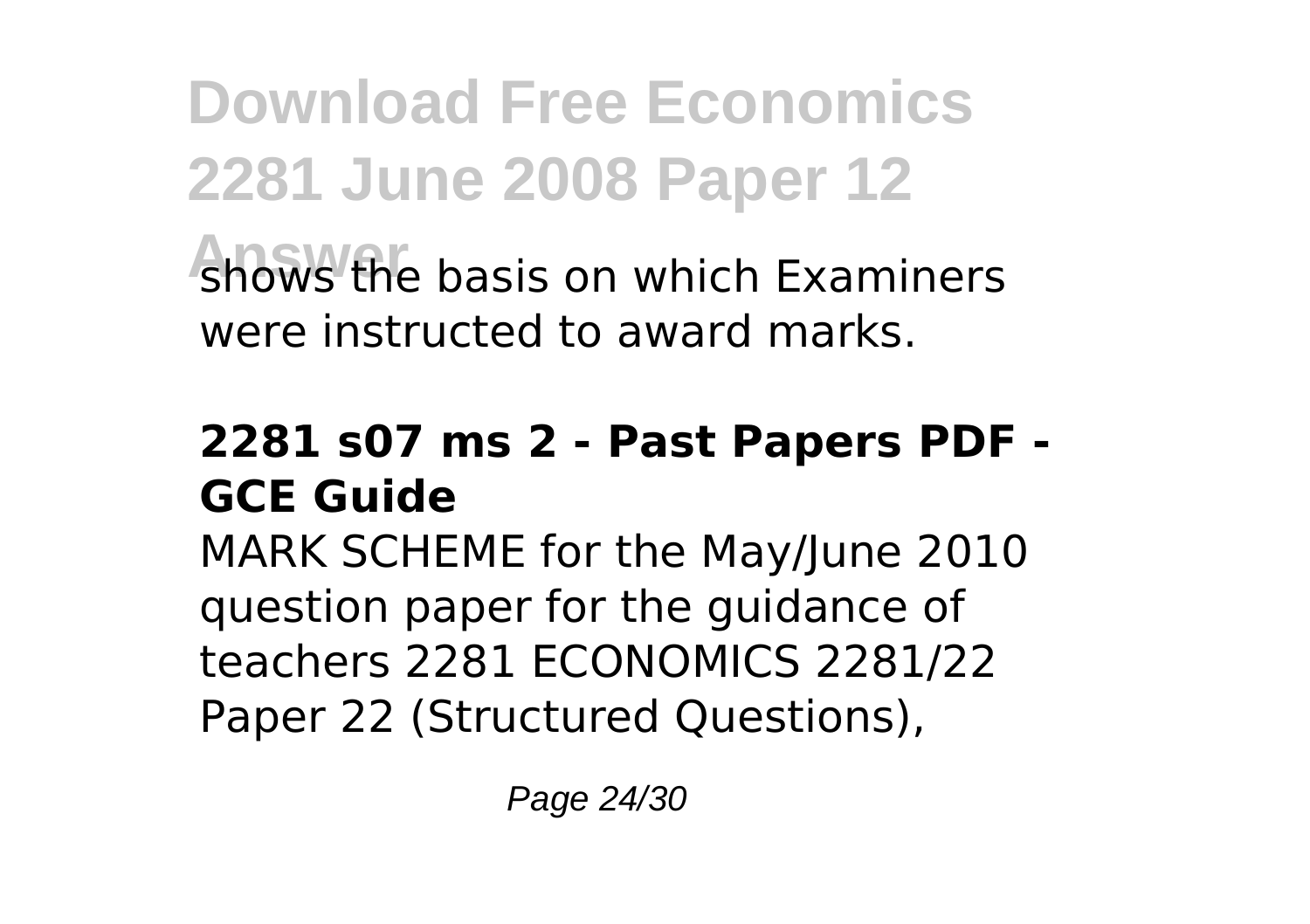**Maximum raw mark 80 This mark** scheme is published as an aid to teachers and candidates, to indicate the requirements of the examination. It shows the basis on which Examiners were instructed to award marks.

### **2281 s10 ms 22 - Past Papers PDF - GCE Guide**

Page 25/30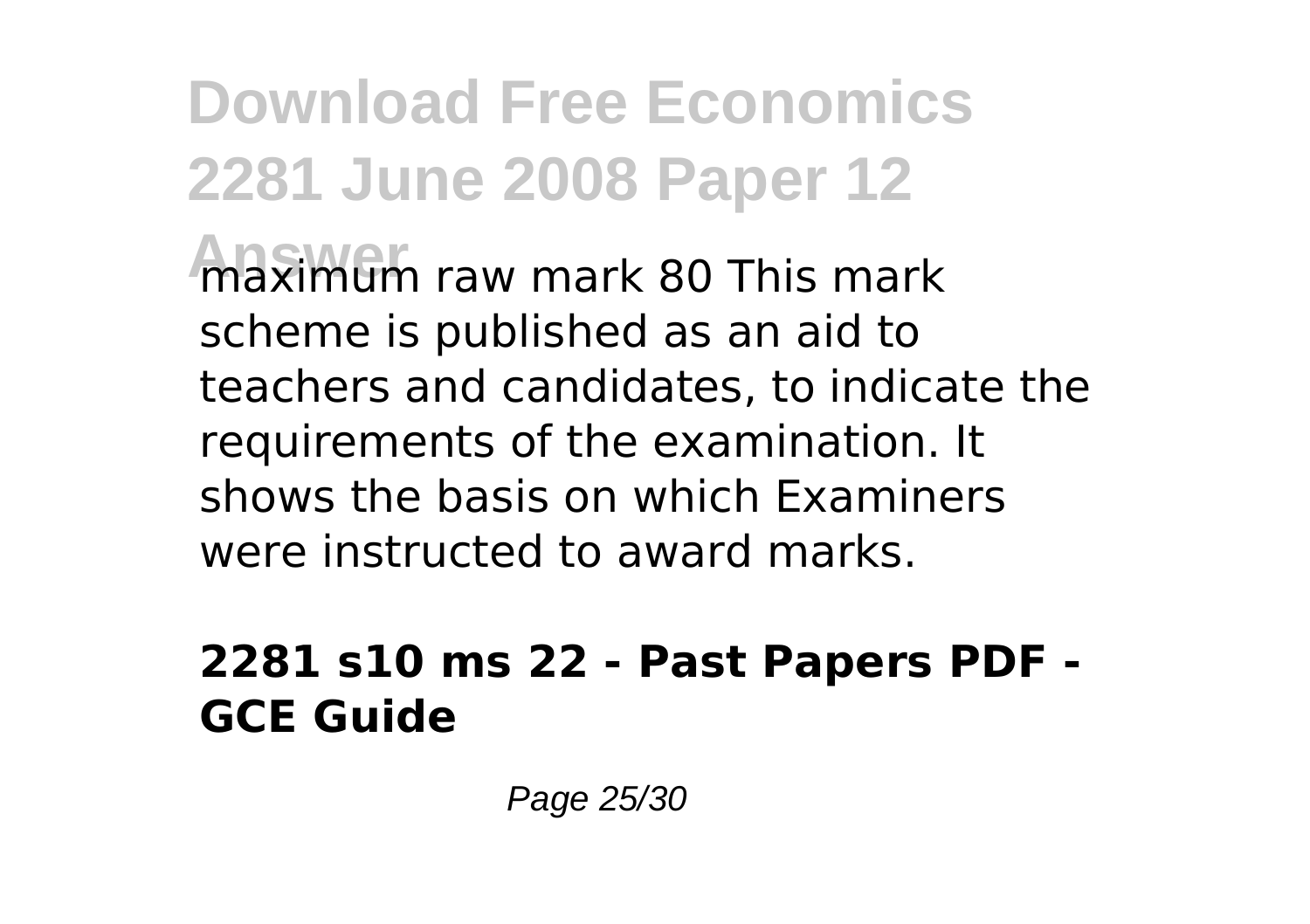**Download Free Economics 2281 June 2008 Paper 12 Answer** ECONOMICS Paper 2281/11 Multiple Choice 11 Question Number Key Question Number Key 1 B 21 D 2 A 22 B 3 A 23 A 4 C 24 D 5 C 25 D 6 D 26 D 7 C 27 A 8 C 28 C 9 B 29 C 10 C 30 A 11 B 31 B 12 D 32 B 13 C 33 D 14 D 34 C 15 A 35 B 16 D 36 B 17 A 37 A 18 B 38 B 19 A 39 C 20 D 40 C 244 candidates sat this paper and the mean mark was 23.9.

Page 26/30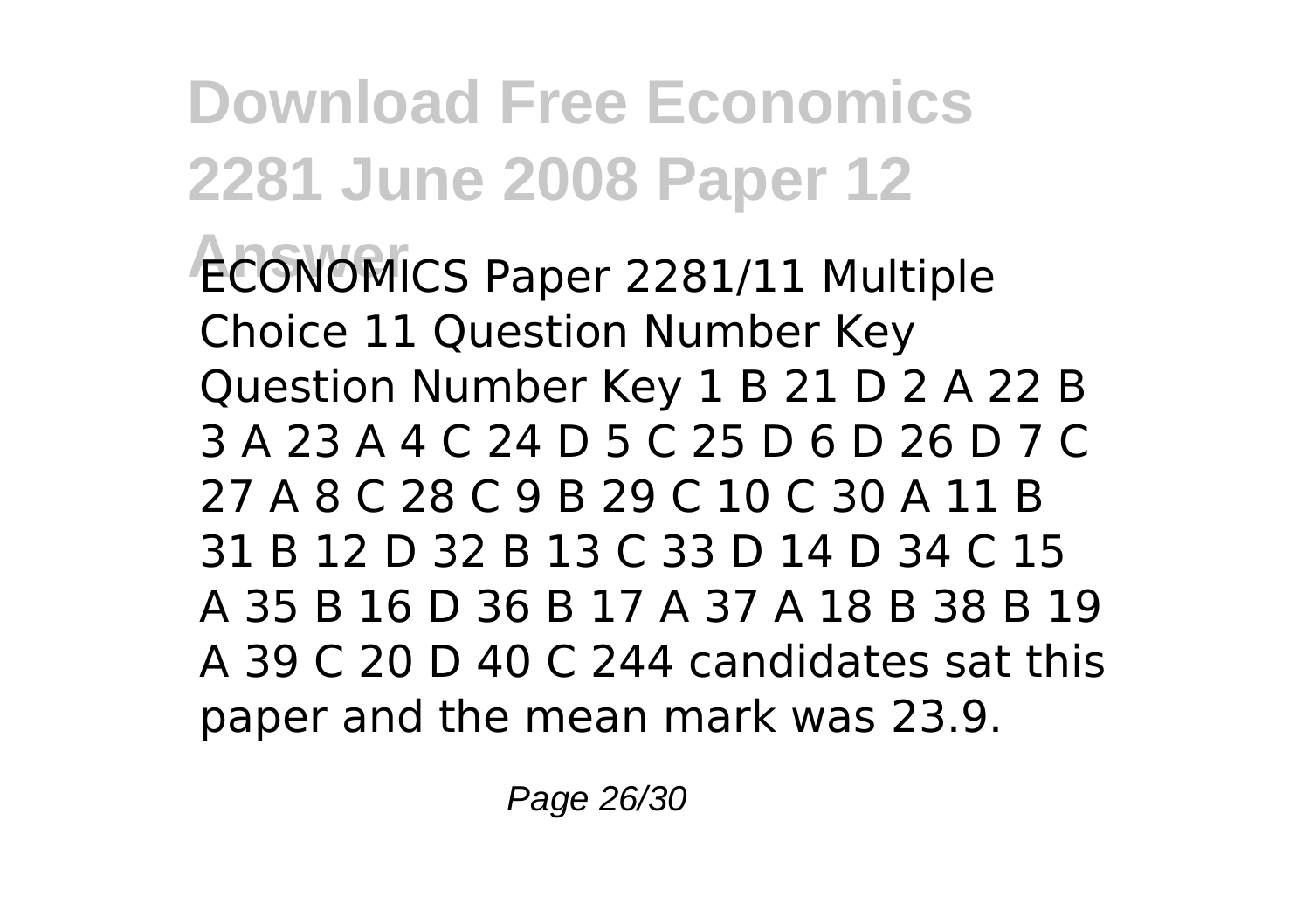## **ECONOMICS - Past Papers PDF** MARK SCHEME for the May/June 2011 question paper for the guidance of teachers 2281 ECONOMICS 2281/22 Paper 2 (Structured Questions), maximum raw mark 80 This mark scheme is published as an aid to teachers and candidates, to indicate the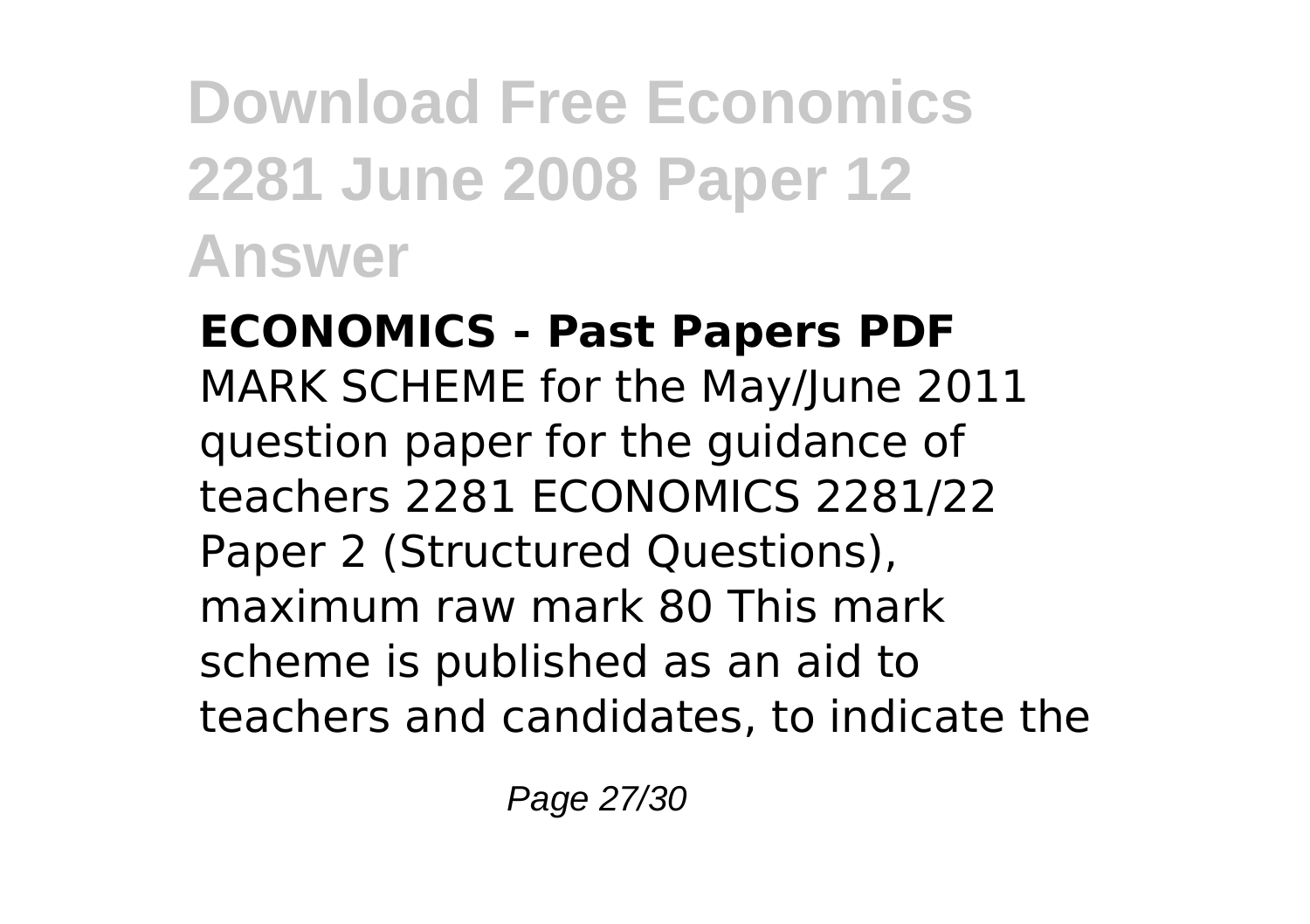**Download Free Economics 2281 June 2008 Paper 12** *requirements of the examination.* It shows the basis on which Examiners were instructed to award marks. It ...

## **2281 s11 ms 22 - Past Papers PDF - GCE Guide**

MARK SCHEME for the May/June 2012 question paper for the guidance of teachers 2281 ECONOMICS 2281/22

Page 28/30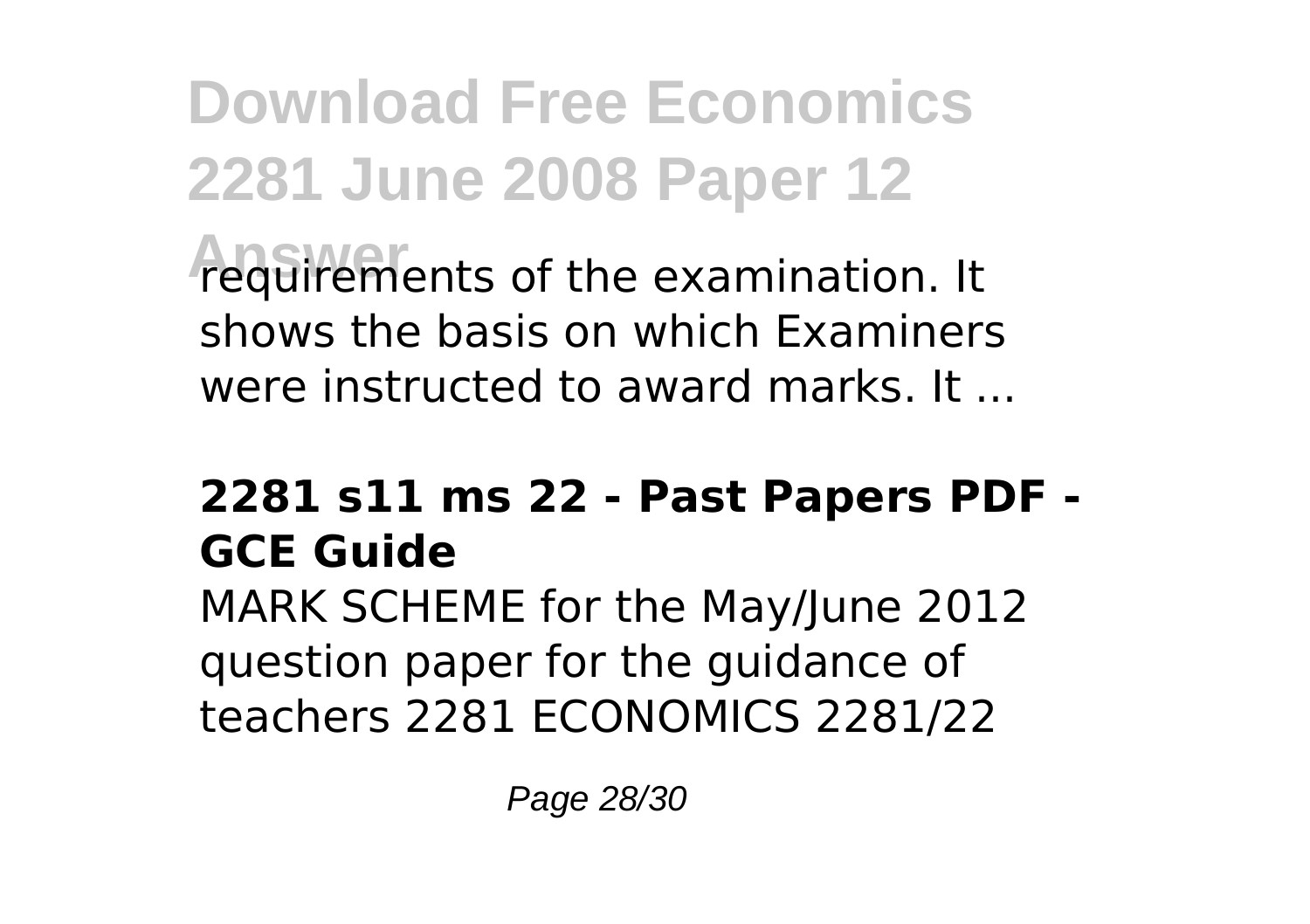**Download Free Economics 2281 June 2008 Paper 12** Paper 2 (Structured Questions), maximum raw mark 80 This mark scheme is published as an aid to teachers and candidates, to indicate the requirements of the examination. It shows the basis on which Examiners were instructed to award marks. It ...